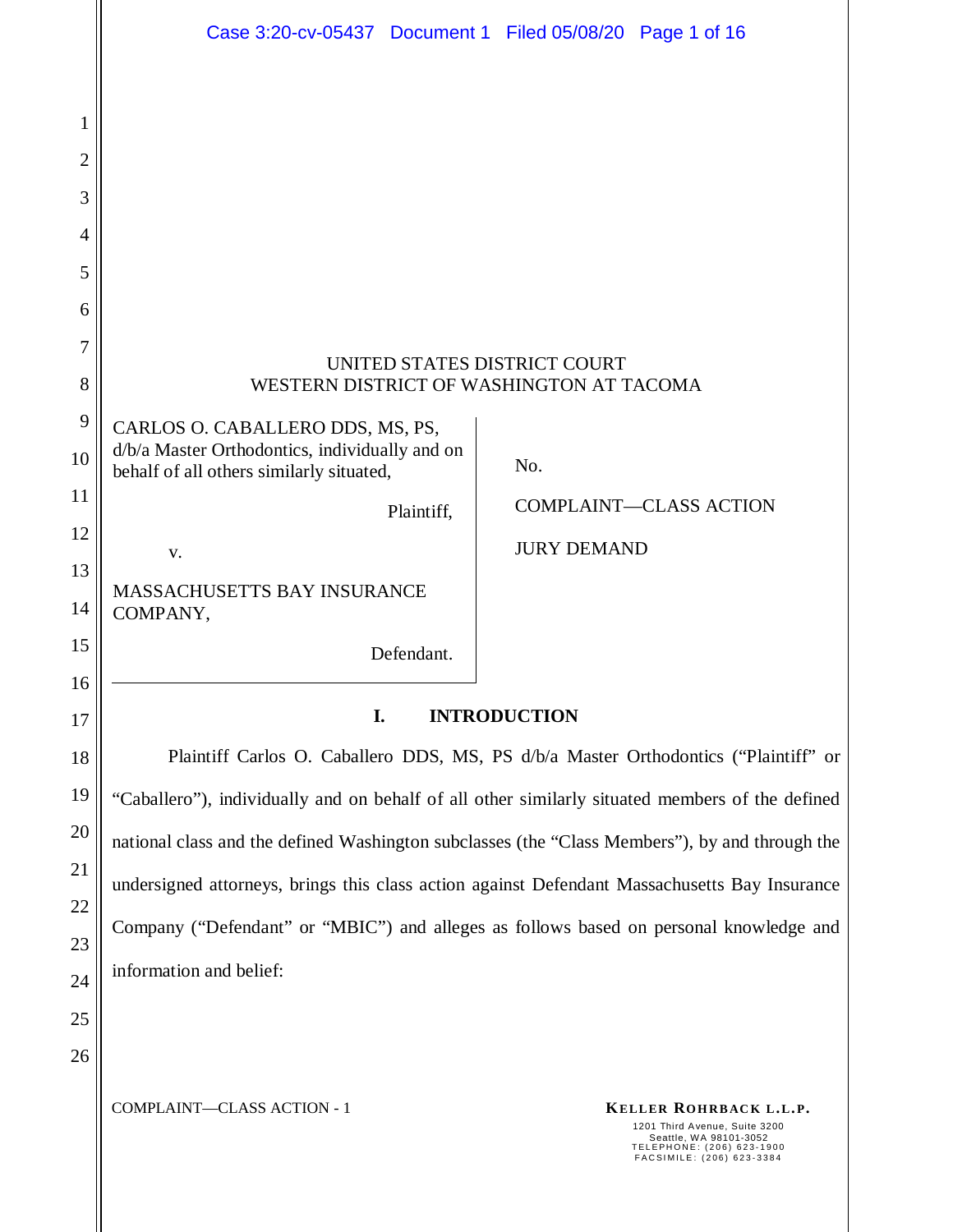#### **II. JURISDICTION AND VENUE**

1. This Court has subject matter jurisdiction pursuant to the Class Action Fairness Act of 2005, 28 U.S.C. § 1332(d), because at least one Class member is of diverse citizenship from Defendant, there are 100 or more Class members nationwide, and the aggregate amount in controversy exceeds \$5,000,000. The Court has supplemental jurisdiction over Plaintiff's state law claims under 28 U.S.C. § 1367.

2. This Court has personal jurisdiction over Defendant because Defendant registered to do business in Washington, has sufficient minimum contacts with Washington, and otherwise intentionally avails itself of the markets within Washington through its business activities, such that the exercise of jurisdiction by this Court is proper. Moreover, the claims of Plaintiff and all of the Washington subclass members in this case arise out of and directly relate to Defendant's contacts with Washington.

3. Venue is proper in this District pursuant to 28 U.S.C. § 1391(b)(3) because the Court has personal jurisdiction over Defendant, a substantial portion the alleged wrongdoing occurred in this District and the state of Washington, and Defendant has sufficient contacts with this District and the state of Washington.

4. Venue is proper in the Western District of Washington pursuant to 28 U.S.C. §1391(b)(2) because a substantial part of the events or omissions giving rise to the claims at issue in this Complaint arose in this District. Plaintiff's places of business are located in Bremerton, Washington, Kitsap County; Port Orchard, Washington, Kitsap County; and Gig Harbor, Washington, Kitsap County. This action is therefore appropriately filed in the Tacoma Division because a substantial portion of the events giving rise to this lawsuit arose in Kitsap County.

**COMPLAINT—CLASS ACTION - 2 KELLER ROHRBACK L.L.P.**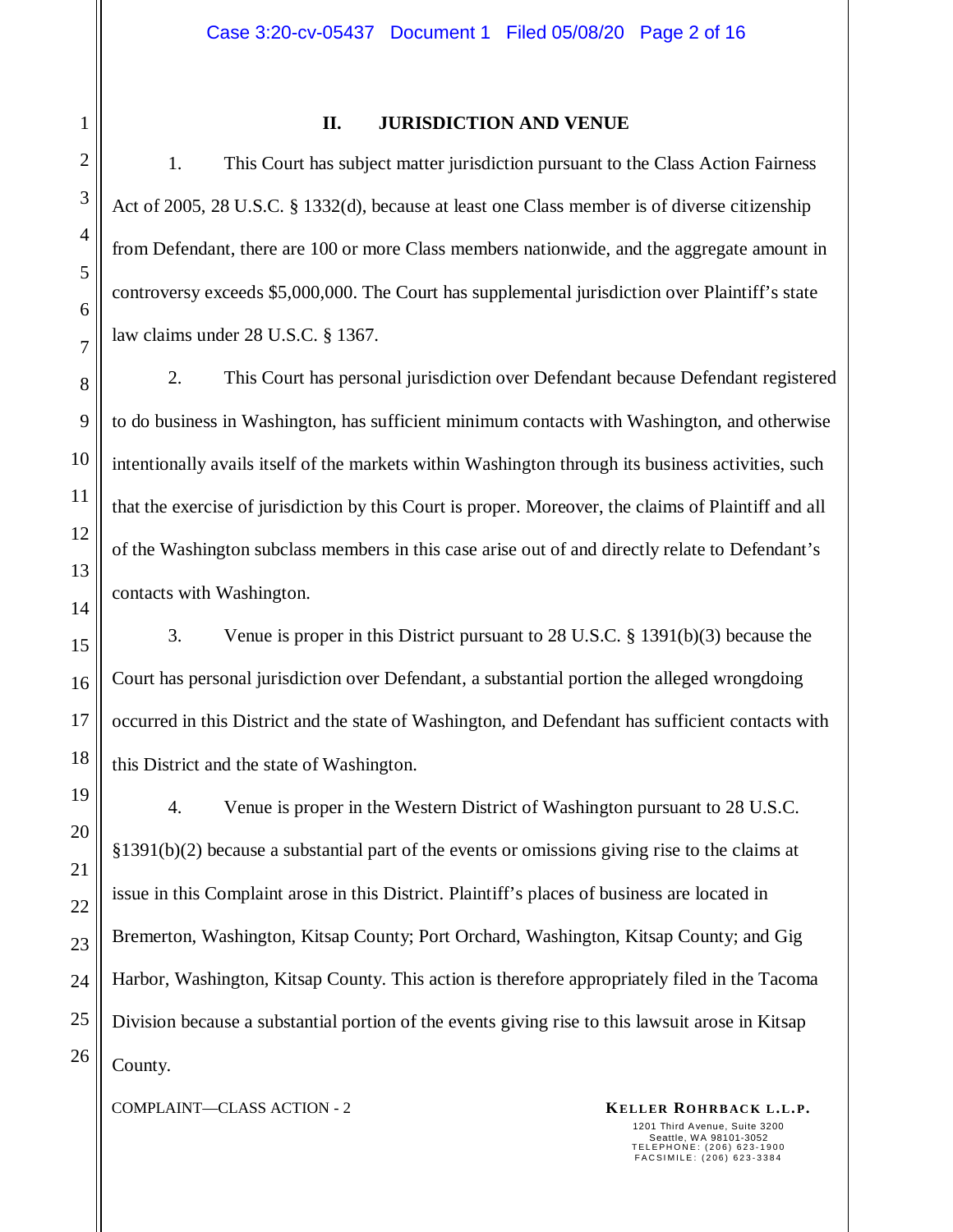# 1 2 3 4 5 6 7 8 9 10 11 12 13 14 15 16 17 18 19 20 21 22 23 24 25 26

#### **III. PARTIES**

5. Plaintiff Carlos O. Caballero DDS, MS, PS d/b/a Master Orthodontics, owns and operates an orthodontics practice in three locations, 55 NE Fairgrounds Rd., #100 and #102, Bremerton, Washington, 1890 Pottery Ave., Port Orchard, WA 98366, and 4700 Point Fosdick Dr. NW, #204, Gig Harbor, WA 98335.

6. Defendant Massachusetts Bay Insurance Company is an insurance carrier incorporated in New Hampshire and Massachusetts and whose headquarters are located in Worcester, Massachusetts.

7. Defendant MBIC is authorized to write, sell, and issue business insurance policies in all fifty states and the District of Columbia. MBIC conducted business within these states by selling and issuing business insurance policies to policyholders, including Caballero.

#### **IV. NATURE OF THE CASE**

8. Plaintiff Caballero provides orthodontics services.

9. Due to COVID-19 and proclamations and orders by Washington Governor Jay Inslee and/or other civil authorities, Plaintiff was forced to suspend or dramatically limit its orthodontics practice.

10. Plaintiff intended to rely on its business insurance to maintain income in case of an insured loss. This lawsuit is filed to ensure that Plaintiff and other similarly-situated policyholders receive the insurance benefits to which they are entitled and for which they paid.

11. MBIC issued one or more insurance policies to Plaintiff, including a Businessowners Insurance Policy and related endorsements, insuring Plaintiff's property and business practice and other coverages at all relevant times.

**COMPLAINT—CLASS ACTION - 3 KELLER ROHRBACK L.L.P.**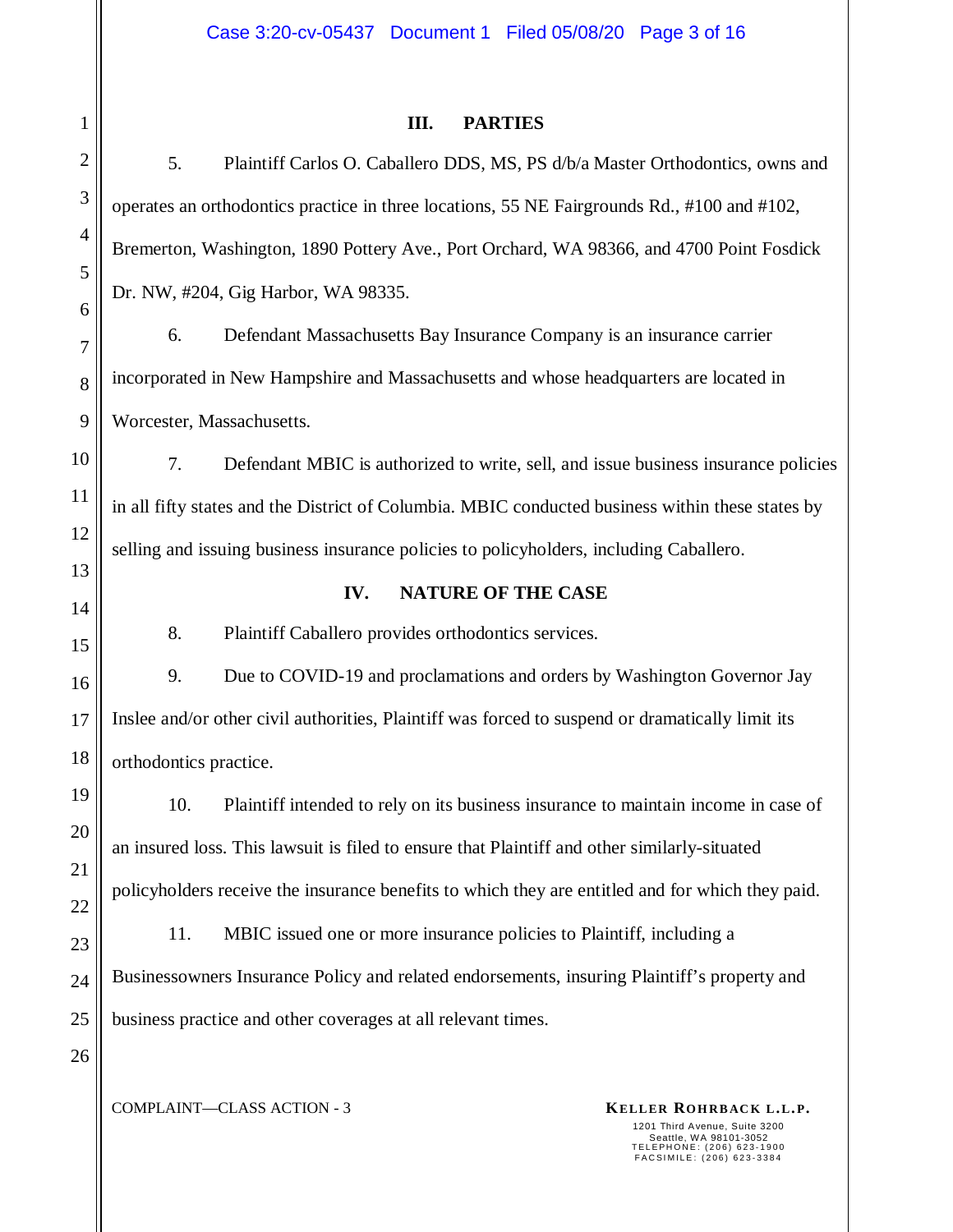12. Plaintiff's business property includes property owned and/or leased by Plaintiff and used for general business purposes for the specific purpose of providing orthodontics services and other related business activities.

13. MBIC Businessowners Coverage promises to pay Plaintiff for risks of "direct physical loss of or damage to" to covered property and includes coverage for risks for "loss of or damage to" covered property.

14. MBIC's Businessowners Coverage Form provides Plaintiff with Business Income Coverage, Extra Expense Coverage, Extended Business Income Coverage, Civil Authority Coverage, and Denial of Access to Premises Coverage.

15. Plaintiff paid all premiums for the coverage when due.

16. On or about January 2020, the United States of America saw its first cases of persons infected by COVID-19, which has been designated a worldwide pandemic.

17. In light of this pandemic, on February 29, 2020, Washington Governor Jay Inslee issued Proclamation 20-5, declaring a State of Emergency for all counties in the state of Washington as the result of COVID-19. Thereafter, Governor Inslee issued a series of certain proclamations and orders affecting many persons and businesses in Washington, whether infected with COVID-19 or not, requiring certain public health precautions.

18. On March 19, 2020, Governor Inslee issued Proclamation 20-24, "Restrictions on Non Urgent Medical Procedures." The proclamation provides, in part:

WHEREAS, the health care person protective equipment supply chain in Washington State has been severely disrupted by the significant increased use of such equipment worldwide, such that there are now critical shortages of this equipment for health care workers. To curtail the spread of the COVID-19 pandemic in Washington State and to protect our health care workers as they provide health care services, it is necessary to immediately prohibit all hospitals, ambulatory surgery centers, and dental orthodontic, and endodontic offices in Washington State from providing health care services,

**COMPLAINT—CLASS ACTION - 4 KELLER ROHRBACK L.L.P.**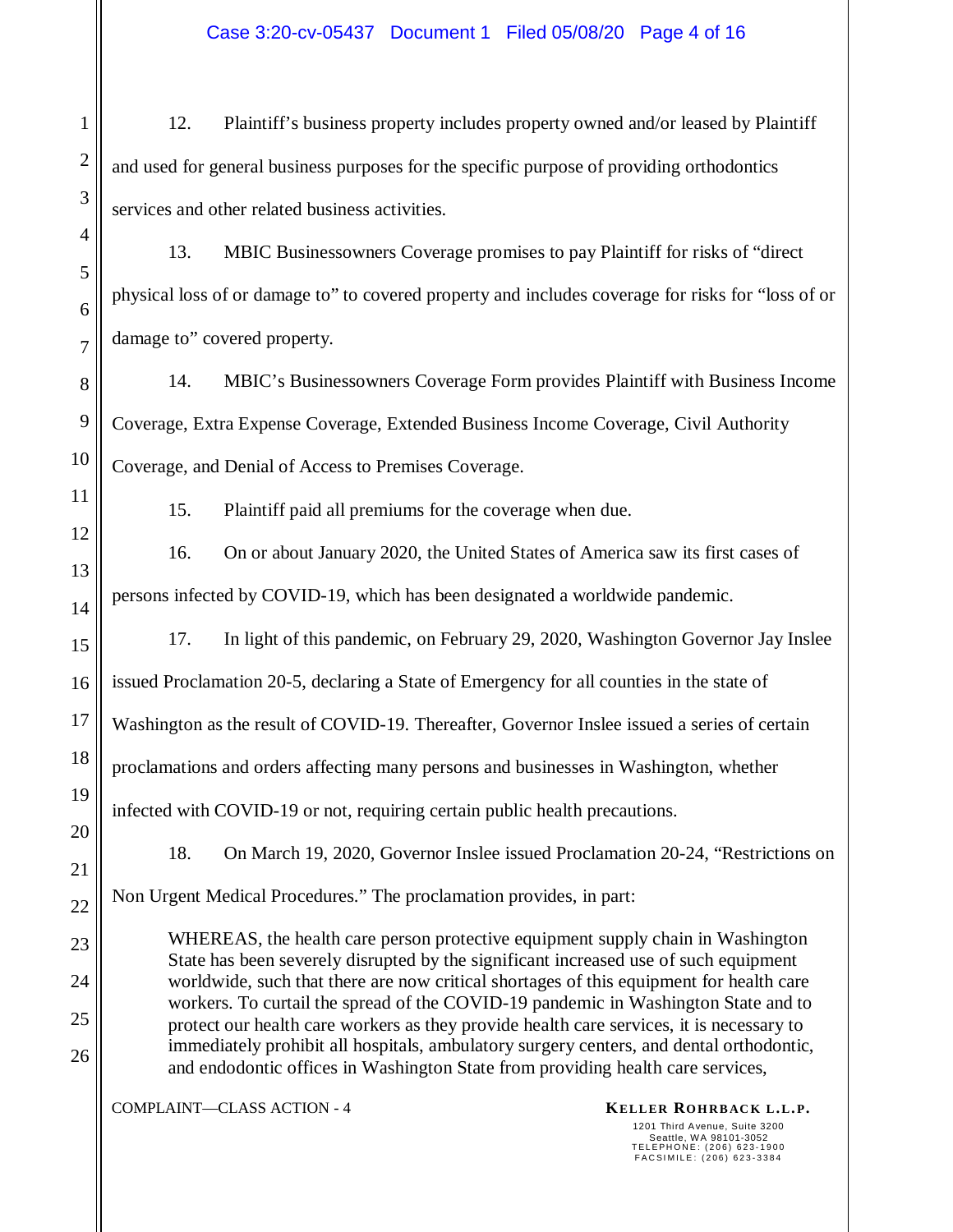#### Case 3:20-cv-05437 Document 1 Filed 05/08/20 Page 5 of 16

procedures and surgeries that require personal protective equipment, which if delayed, are not anticipated to cause harm to the patient within the next three months[.]

19. On March 23, 2020, Governor Inslee issued Proclamation 20-25, "Stay Home— State Healthy." The proclamation requires that "[a]ll people in Washington State [ ] immediately cease leaving their home or place of residence except: (1) to conduct or participate in essential activities, and/or (2) for employment in essential business activities." The proclamation prohibits "all non-essential businesses in Washington State from conducting business, within the limitations provided herein."

20. Governor Inslee has extended Proclamation until May 31, 2020.

21. By order of Governor Inslee, orthodontists including Plaintiff were prohibited from providing services but for urgent and emergency procedures.

22. No COVID-19 virus has been detected on Plaintiff's business premises.

23. Plaintiff's property has sustained direct physical loss and/or damages related to COVID-19 and/or the proclamations and orders.

24. Plaintiff's property will continue to sustain direct physical loss or damage covered by the MBIC policy or policies, including but not limited to business interruption, extra expense, extended business interruption, interruption by civil authority, denial of access to premises, and other expenses.

25. Plaintiff's property cannot be used for its intended purposes.

26. As a result of the above, Plaintiff has experienced and will experience loss covered by the MBIC policy or policies.

27. Upon information and belief, MBIC intends to deny Caballero's claim, and MBIC has denied, and will deny coverage for other similarly situated policyholders.

**COMPLAINT—CLASS ACTION - 5 KELLER ROHRBACK L.L.P.** 

1

2

3

4

5

6

7

8

9

10

11

12

13

14

15

16

17

18

19

20

21

22

23

24

25

26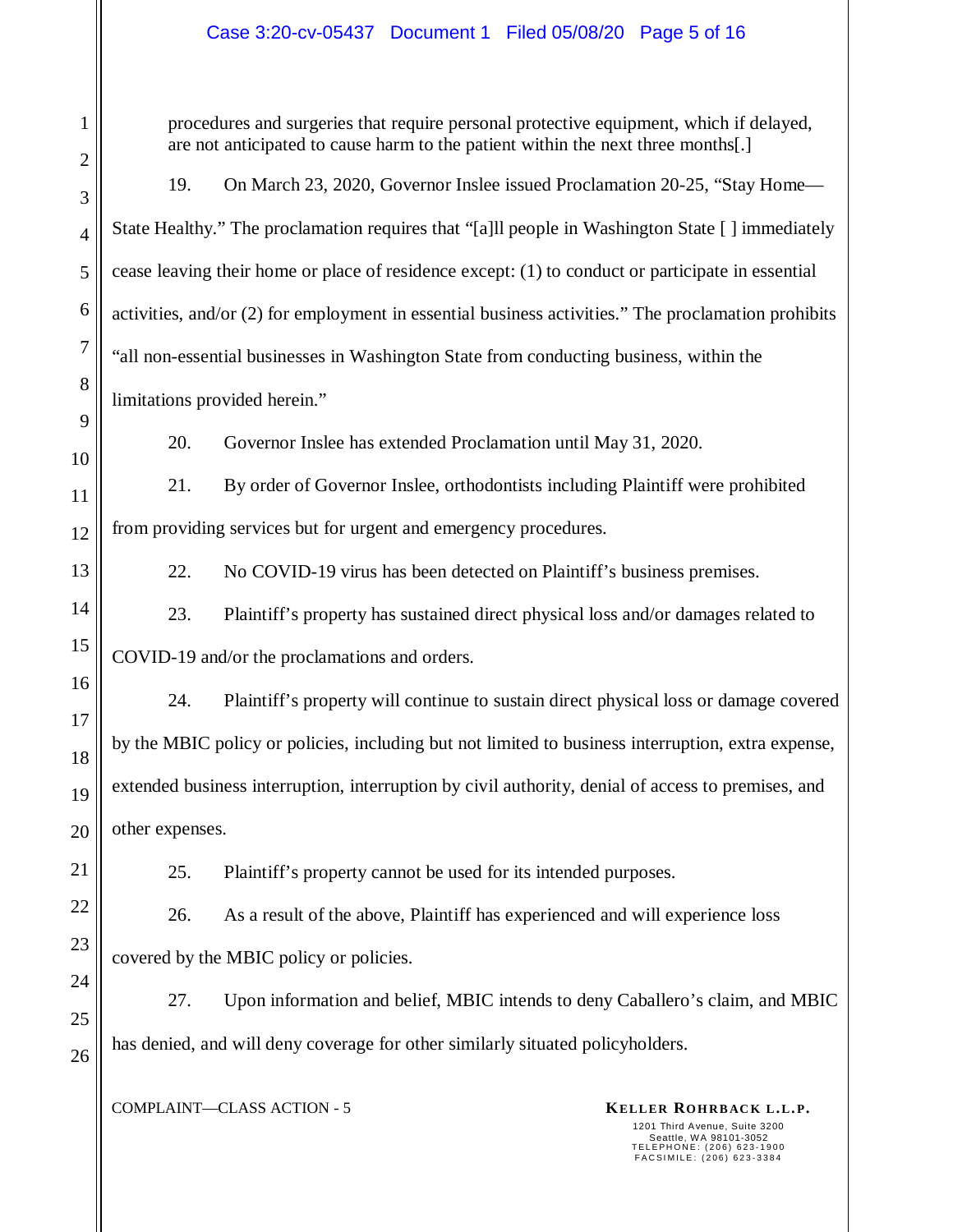#### **V. CLASS ACTION ALLEGATIONS**

28. This matter is brought by Plaintiff on behalf of itself and those similarly situated, under Federal Rules of Civil Procedure 23(b)(1), 23(b)(2), and 23(b)(3).

29. The Classes and Subclasses that Plaintiff seeks to represent are defined as:

A. *Business Income Coverage Breach of Contract Class:* All persons and entities in the United States insured under a MBIC policy with Business Income Coverage who suffered a suspension of their business at the covered premises related to COVID-19 and/or orders issued by Governor Inslee, other Governors, and/or other civil authorities and whose Business Income claim was denied by MBIC.

B. *Business Income Coverage Breach of Contract Washington Subclass:* All persons and entities in the State of Washington insured under a MBIC policy with Business Income Coverage who suffered a suspension of their business at the covered premises related to COVID-19 and/or orders issued by Governor Inslee, and/or other civil authorities and whose Business Income claim was denied by MBIC.

C. *Business Income Coverage Declaratory Relief Class:* All persons and entities in the United States insured under a MBIC policy with Business Income Coverage who suffered a suspension of their business at the covered premises related to COVID-19 and/or orders issued by Governor Inslee, other Governors, and/or other civil authorities.

D. *Business Income Coverage Declaratory Relief Washington Subclass:* All persons and entities in the State of Washington insured under a MBIC policy with Business Income Coverage who suffered a suspension of their business at the covered

**COMPLAINT—CLASS ACTION - 6 KELLER ROHRBACK L.L.P.**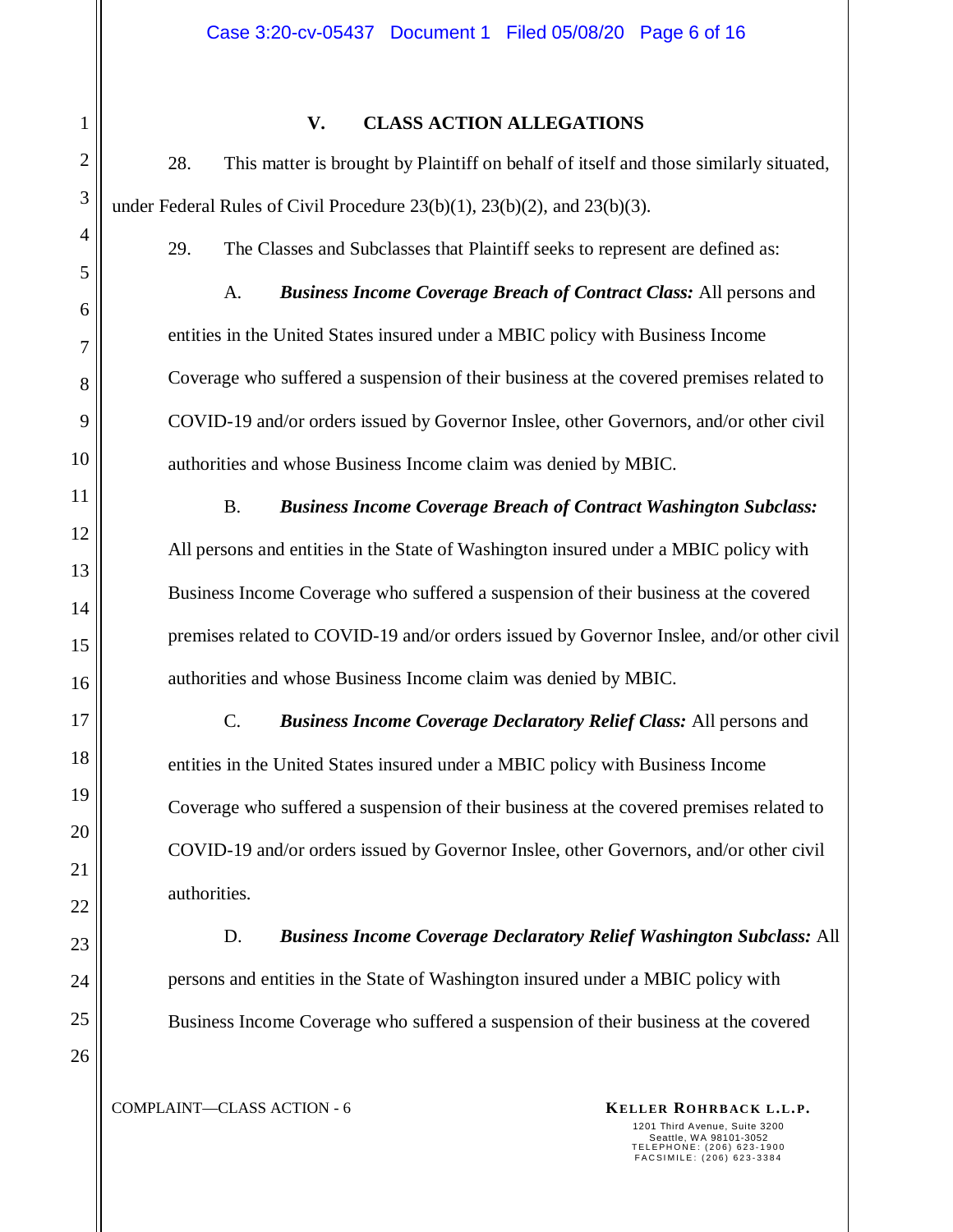premises related to COVID-19 and/or orders issued by Governor Inslee, and/or other civil authorities.

E. *Extra Expense Breach of Contract Class:* All persons and entities in the United States insured under a MBIC policy with Extra Expense coverage who incurred expenses while seeking to minimize losses from the suspension of business at the covered premises in connection with COVID-19 and/or orders issued by Governor Inslee, other Governors, and/or other civil authorities and whose Extra Expense claim was denied by MBIC.

F. *Extra Expense Breach of Contract Washington Subclass:* All persons and entities in the State of Washington insured under a MBIC policy with Extra Expense coverage who incurred expenses while seeking to minimize losses from the suspension of business at the covered premises in connection with COVID-19 and/or orders issued by Governor Inslee, and/or other civil authorities and whose Extra Expense claim was denied by MBIC.

G. *Extra Expense Declaratory Relief Class:* All persons and entities in the United States insured under a MBIC policy with Extra Expense coverage who incurred expenses while seeking to minimize losses from the suspension of their business at the covered premises in connection with COVID-19 and/or orders issued by Governor Inslee, other Governors, and/or other civil authorities.

H. *Extra Expense Declaratory Relief Washington Subclass:* All persons and entities in the State of Washington insured under a MBIC policy with Extra Expense coverage who incurred expenses while seeking to minimize losses from the suspension of

**COMPLAINT—CLASS ACTION - 7 KELLER ROHRBACK L.L.P.**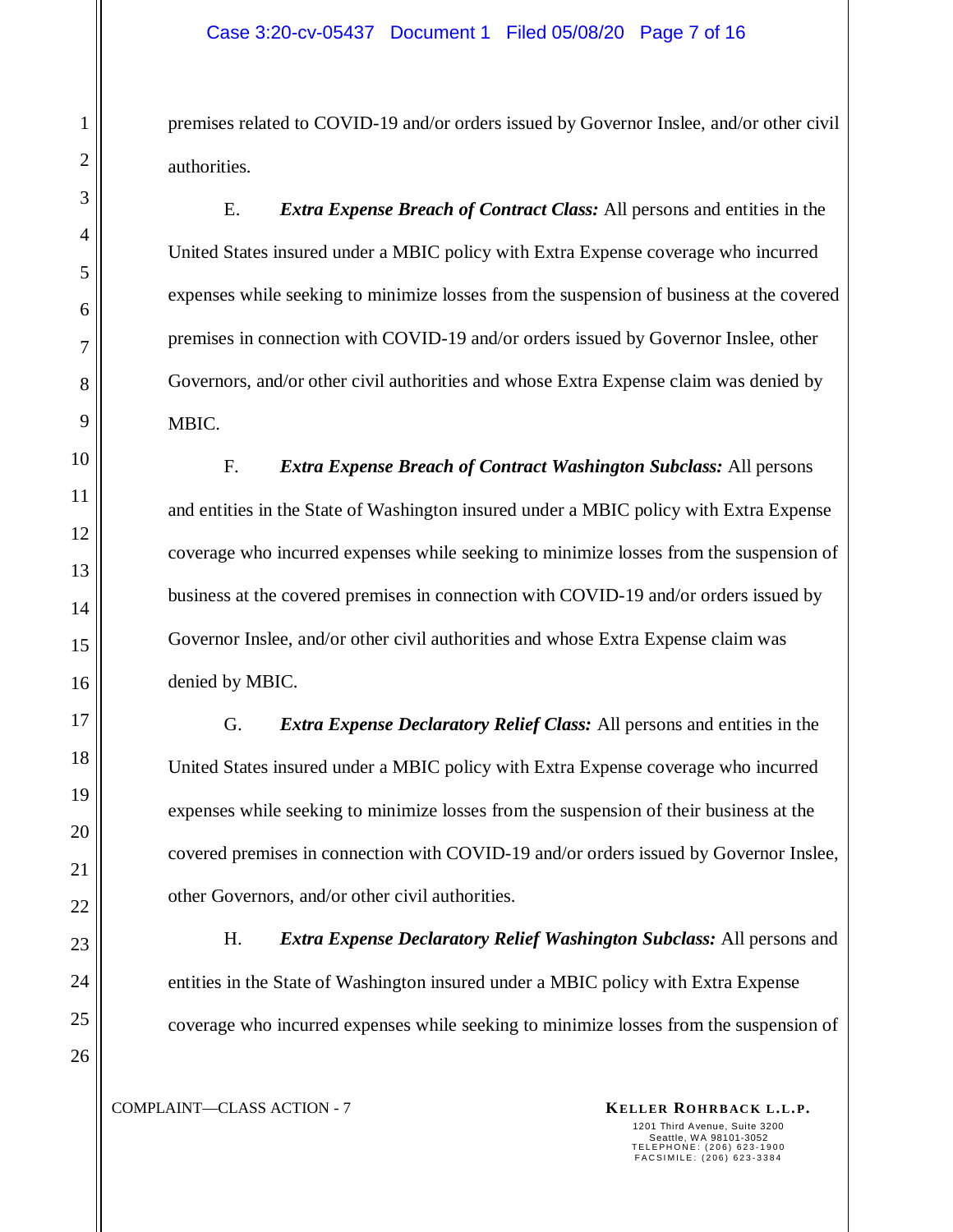their business at the covered premises in connection with COVID-19 and/or orders issued by Governor Inslee, and/or other civil authorities.

I. *Extended Business Income Breach of Contract Class*: All persons and entities in the United States insured under a MBIC policy with Extended Business Income coverage who suffered a suspension of their business at the covered premises related to COVID-19 and/or orders issued by Governor Inslee, other Governors, and/or other civil authorities and whose Extended Business Income claim was denied by MBIC.

J. *Extended Business Income Breach of Contract Washington Subclass*: All persons and entities in the State of Washington insured under a MBIC policy with Extended Business Income coverage who suffered a suspension of their business at the covered premises related to COVID-19 and/or orders issued by Governor Inslee, and/or other civil authorities and whose Extended Business Income claim was denied by MBIC.

K. *Extended Business Income Declaratory Relief Class:* All persons and entities in the United States insured under a MBIC policy with Extended Business Income coverage who suffered a suspension of their business at the covered premises due to COVID-19 related to COVID-19 and/or orders issued by Governor Inslee, other Governors, and/or other civil authorities.

L. *Extended Business Income Declaratory Relief Washington Subclass:* All persons and entities in the State of Washington insured under a MBIC policy with Extended Business Income coverage who suffered a suspension of their business at the covered premises due to COVID-19 related to COVID-19 and/or orders issued by Governor Inslee, and/or other civil authorities.

**COMPLAINT—CLASS ACTION - 8 KELLER ROHRBACK L.L.P.**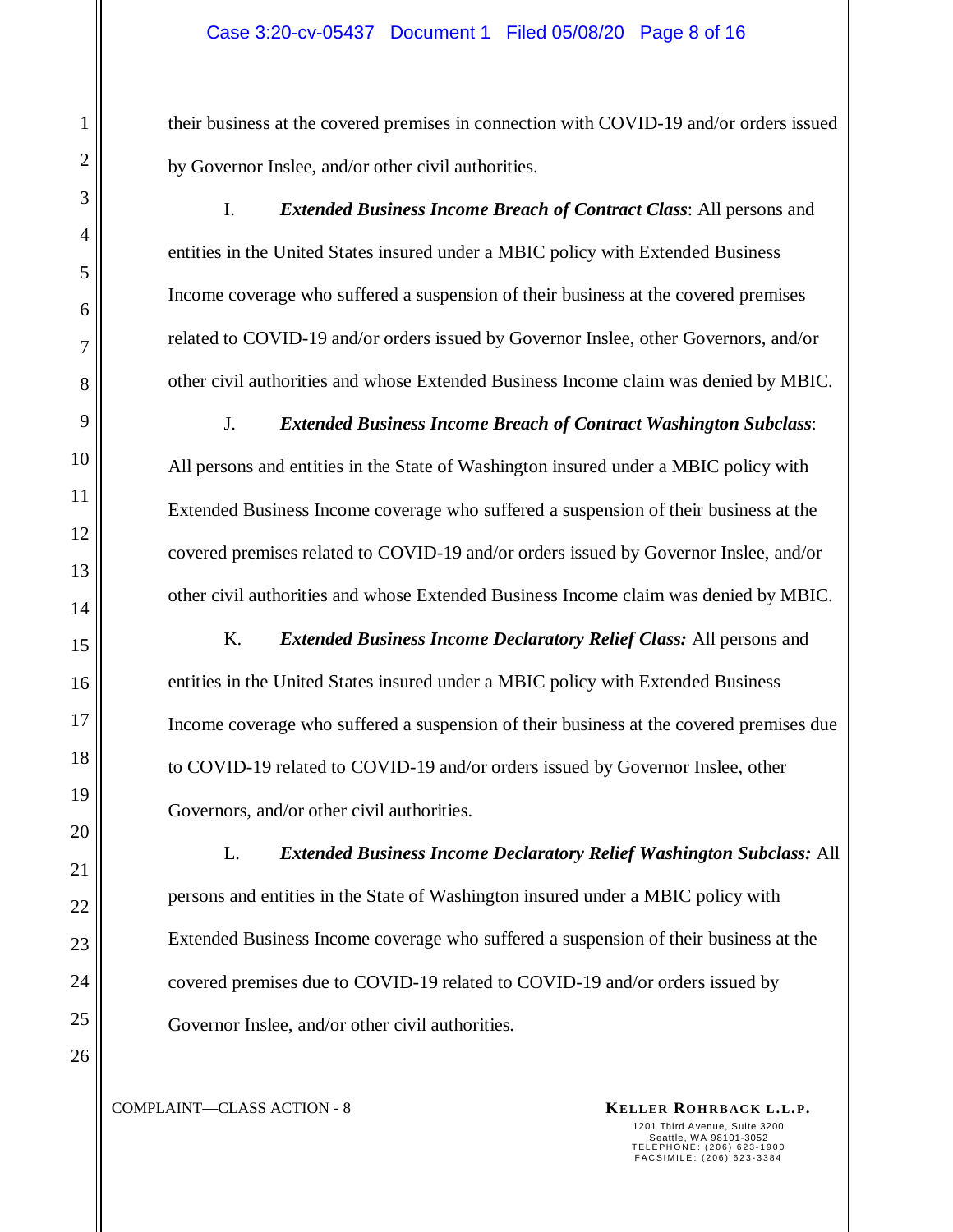M. *Civil Authority Breach of Contract Class:* All persons and entities in the United States insured under a MBIC policy with Civil Authority coverage who suffered a loss of business income and/or extra expense related to the impact of COVID-19 and/or orders issued by Governor Inslee, other Governors, and/or other civil authorities and whose Civil Authority claim was denied by MBIC.

N. *Civil Authority Breach of Contract Washington Subclass:* All persons and entities in the State of Washington insured under a MBIC policy with Civil Authority coverage who suffered a loss of business income and/or extra expense related to the impact of COVID-19 and/or orders issued by Governor Inslee, and/or other civil authorities and whose Civil Authority claim was denied by MBIC.

O. *Civil Authority Declaratory Relief Class:* All persons and entities in the United States insured under a MBIC policy with Civil Authority coverage who suffered a loss of business income and/or extra expense related to COVID-19 and/or orders issued by Governor Inslee, other Governors, and/or other civil authorities.

P. *Civil Authority Declaratory Relief Washington Subclass:* All persons and entities in the State of Washington insured under a MBIC policy with Civil Authority coverage who suffered a loss of business income and/or extra expense related to the impact of COVID-19 19 and/or orders issued by Governor Inslee, and/or other civil authorities.

**COMPLAINT—CLASS ACTION - 9 KELLER ROHRBACK L.L.P.** Q. *Denial of Access to Premises Breach of Contract Relief Class:* All persons and entities in the United States insured under a MBIC policy with Denial of Access to Premises coverage who suffered a loss of business income and/or extra expense related to the impact of COVID-19 and/or orders issued by Governor Inslee,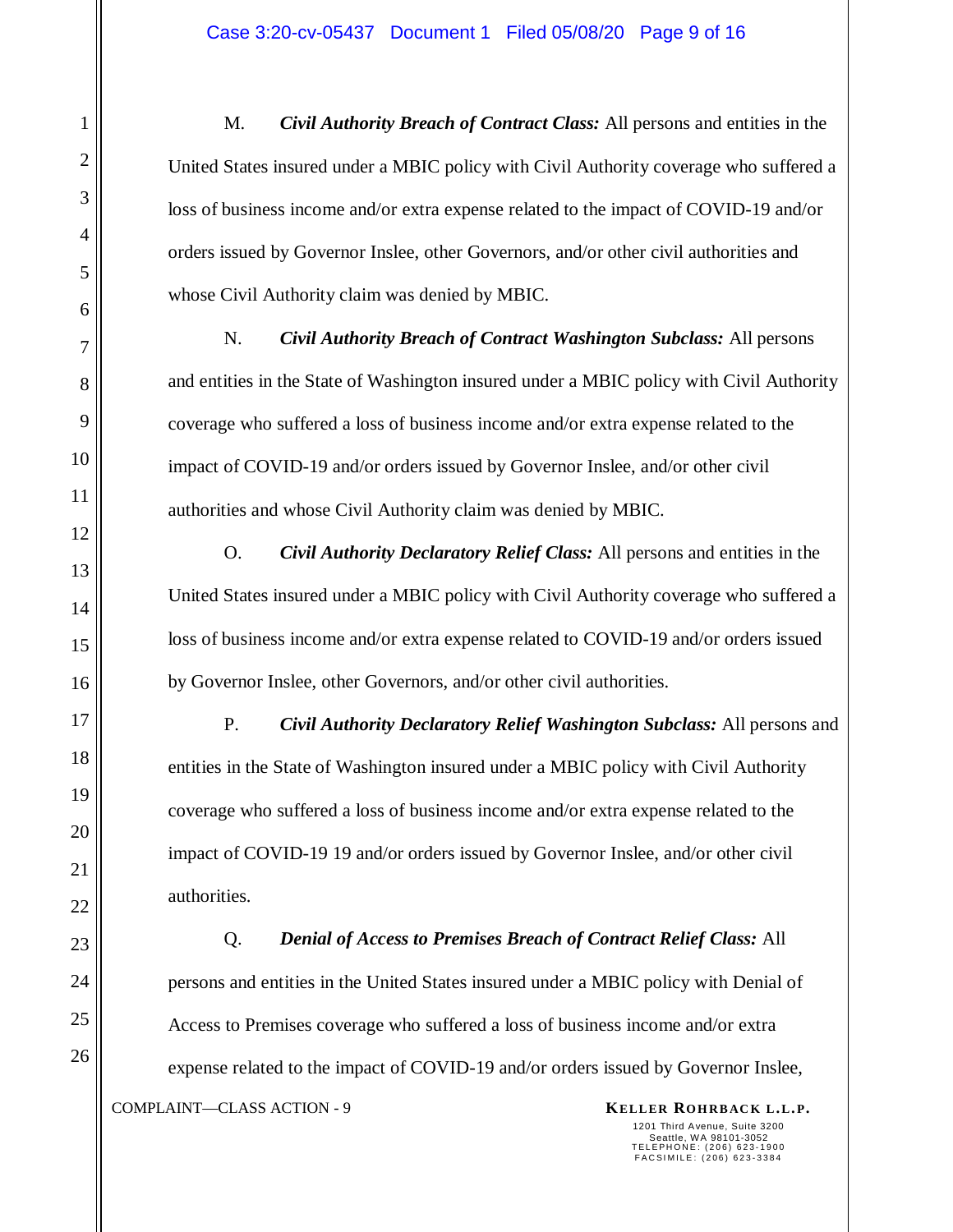other Governors, and/or other civil authorities and whose Denial of Access to Premises claim was denied by MBIC.

R. *Denial of Access to Premises Breach of Contract Washington Subclass:*  All persons and entities in the state of Washington insured under a MBIC policy with Denial of Access to Premises coverage who suffered a loss of business income and/or extra expense related to the impact of COVID-19 and/or orders issued by Governor Inslee, other Governors, and/or other civil authorities and whose Denial of Access to Premises claim was denied by MBIC.

S. *Denial of Access to Premises Declaratory Relief Class:* All persons and entities in the United States insured under a MBIC policy with Denial of Access to Premises coverage who suffered a loss of business income and/or extra expense related to the impact of COVID-19 and/or orders issued by Governor Inslee, other Governors, and/or other civil authorities.

T. *Denial of Access to Premises Declaratory Relief Washington Subclass:* All persons and entities in the state of Washington insured under a MBIC policy with Denial of Access to Premises coverage who suffered a loss of business income and/or extra expense related to the impact of COVID-19 and/or orders issued by Governor Inslee, other Governors, and/or other civil authorities.

30. Excluded from the Classes and Subclasses are Defendant's officers, directors, and employees; the judicial officers and associated court staff assigned to this case; and the immediate family members of such officers and staff. Plaintiff reserves the right to amend the Class definition based on information obtained in discovery.

**COMPLAINT—CLASS ACTION - 10 KELLER ROHRBACK L.L.P.**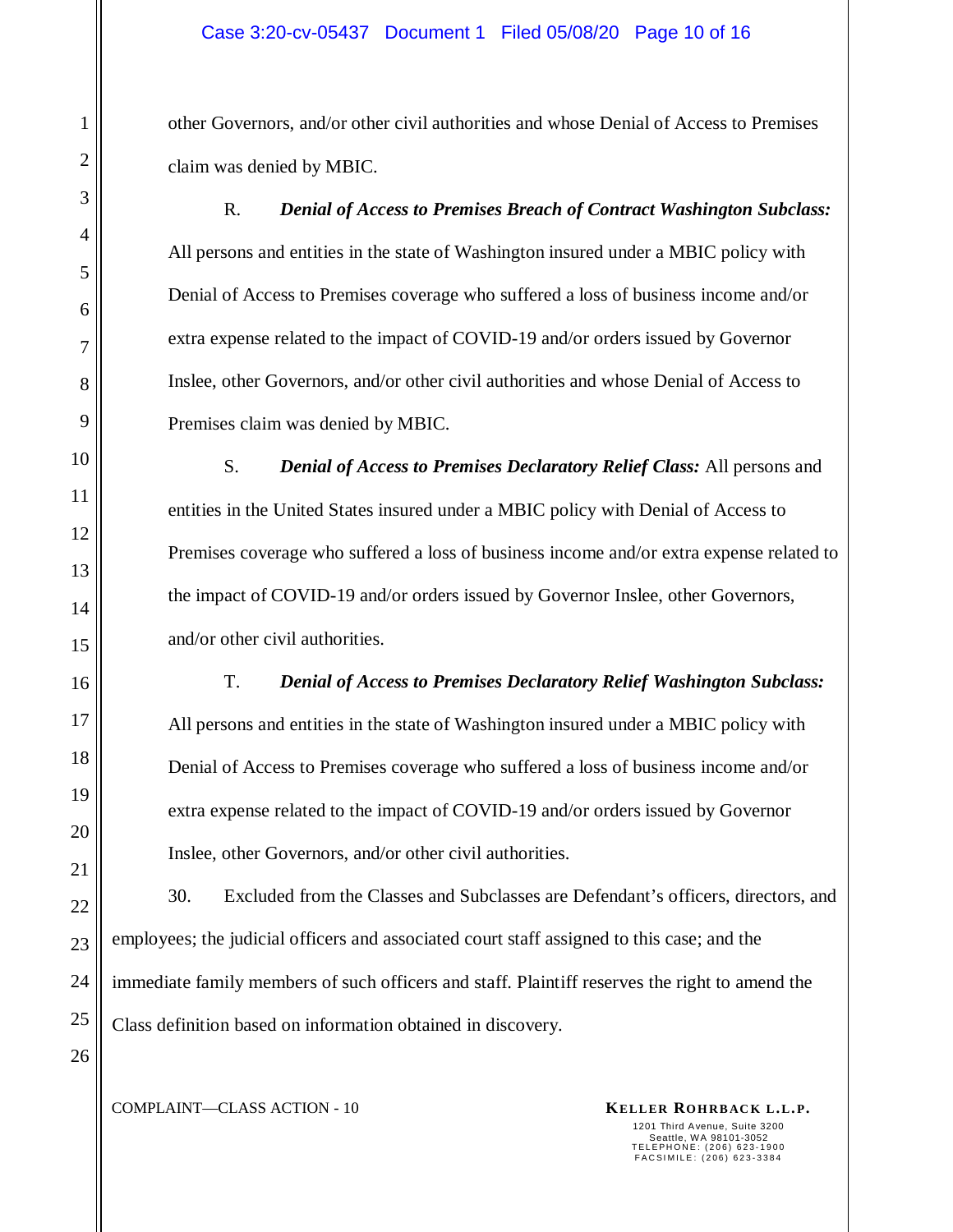31. This action may properly be maintained on behalf of each proposed Class under the criteria of Rule 23 of the Federal Rules of Civil Procedure.

32. **Numerosity**: The members of the Class are so numerous that joinder of all members would be impractical. Plaintiff is informed and believes that the proposed Class and Subclass contains hundreds of members. The precise number of class members can be ascertained through discovery, which will include Defendant's records of policyholders.

33. **Commonality and Predominance**: Common questions of law and fact predominate over any questions affecting only individual members of the Class. Common questions include, but are not limited to, the following:

A. Whether the class members suffered covered losses based on common policies issued to members of the Class and Subclass;

B. Whether MBIC acted in a manner common to the Class and Subclass and wrongfully denied claims for coverage relating to COVID-19 and/or orders issued by Governor Inslee, other Governors, and/or other civil authorities;

C. Whether Business Income coverage in MBIC's policies of insurance applies to a suspension of business relating to COVID-19 and/or orders issued by Governor Inslee, other Governors, and/or other civil authorities;

D. Whether Extra Expense coverage in MBIC's policies of insurance applies to efforts to minimize a loss relating to COVID-19 and/or orders issued by Governor Inslee, other Governors, and/or other civil authorities;

E. Whether Extended Business Income coverage in MBIC's policies of insurance applies to a suspension of business relating to COVID-19 and/or orders issued by Governor Inslee, other Governors, and/or civil authorities;

**COMPLAINT—CLASS ACTION - 11 KELLER ROHRBACK L.L.P.** 

1

2

3

4

5

6

7

8

9

10

11

12

13

14

15

16

17

18

19

20

21

22

23

24

25

26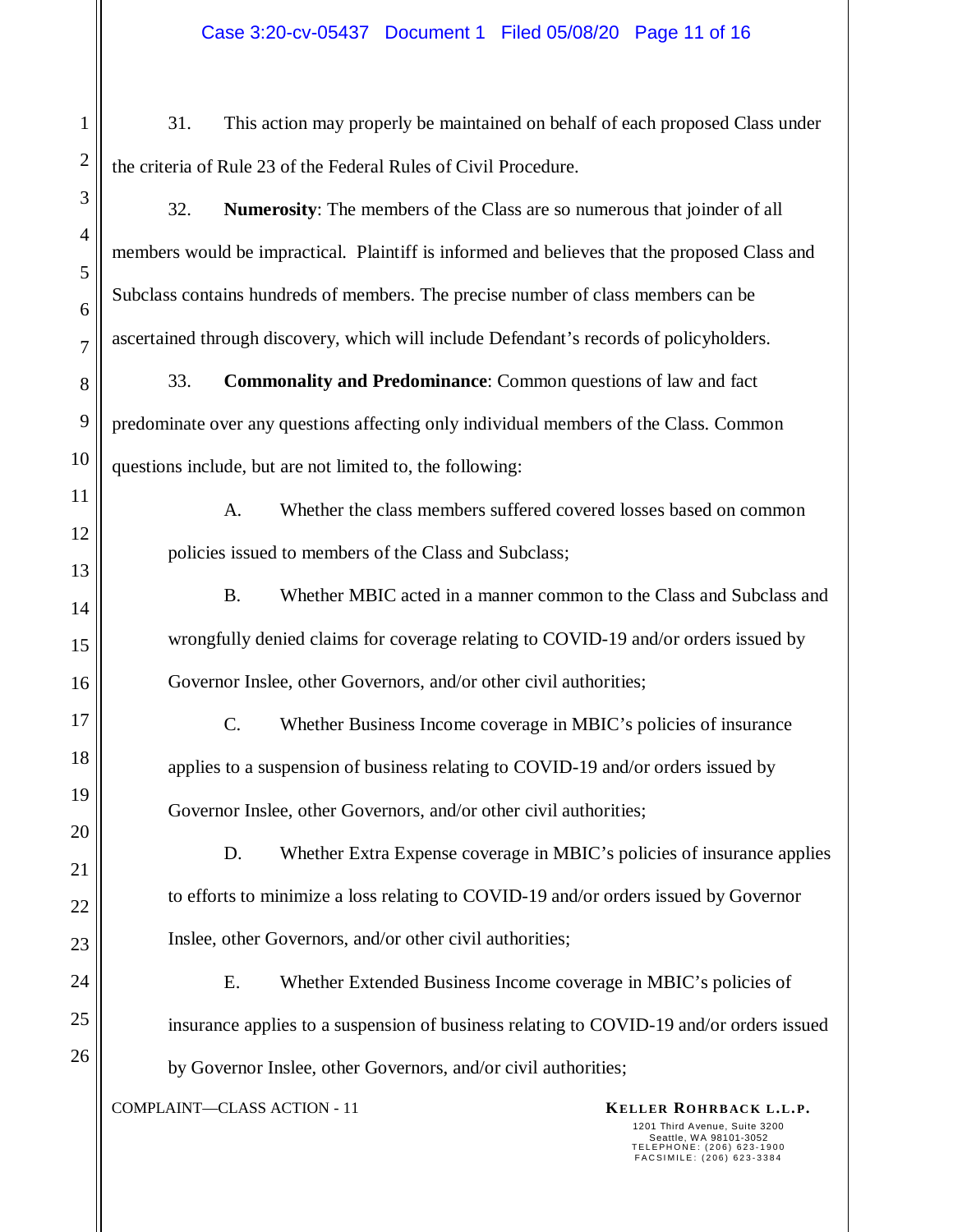F. Whether Civil Authority coverage in MBIC's policies of insurance applies to a suspension of business relating to COVID-19 and/or orders issued by Governor Inslee, other Governors, and/or civil authorities;

G. Whether Denial of Access to Premises coverage in MBIC's policies of insurance applies to a suspension of business relating to COVID-19 and/or orders issued by Governor Inslee, other Governors, and/or civil authorities;

H. Whether MBIC has breached its contracts of insurance through a blanket denial of all claims based on business interruption, income loss or closures related to COVID-19 and/or orders issued by Governor Inslee, other Governors, and/or other civil authorities;

I. Whether, because of Defendant's conduct, Plaintiff and the class members have suffered damages; and if so, the appropriate amount thereof; and

J. Whether, because of Defendant's conduct, Plaintiff and the class members are entitled to equitable and declaratory relief, and if so, the nature of such relief.

34. **Typicality**: Plaintiff's claims are typical of the claims of the members of the classes. Plaintiff and all the members of the classes have been injured by the same wrongful practices of MBIC. Plaintiff's claims arise from the same practices and course of conduct that give rise to the claims of the members of the Class and are based on the same legal theories.

35. **Adequacy**: Plaintiff will fully and adequately assert and protect the interests of the classes and has retained class counsel who are experienced and qualified in prosecuting class actions. Neither Plaintiff nor its attorneys have any interests contrary to or in conflict with the Class.

**COMPLAINT—CLASS ACTION - 12 KELLER ROHRBACK L.L.P.**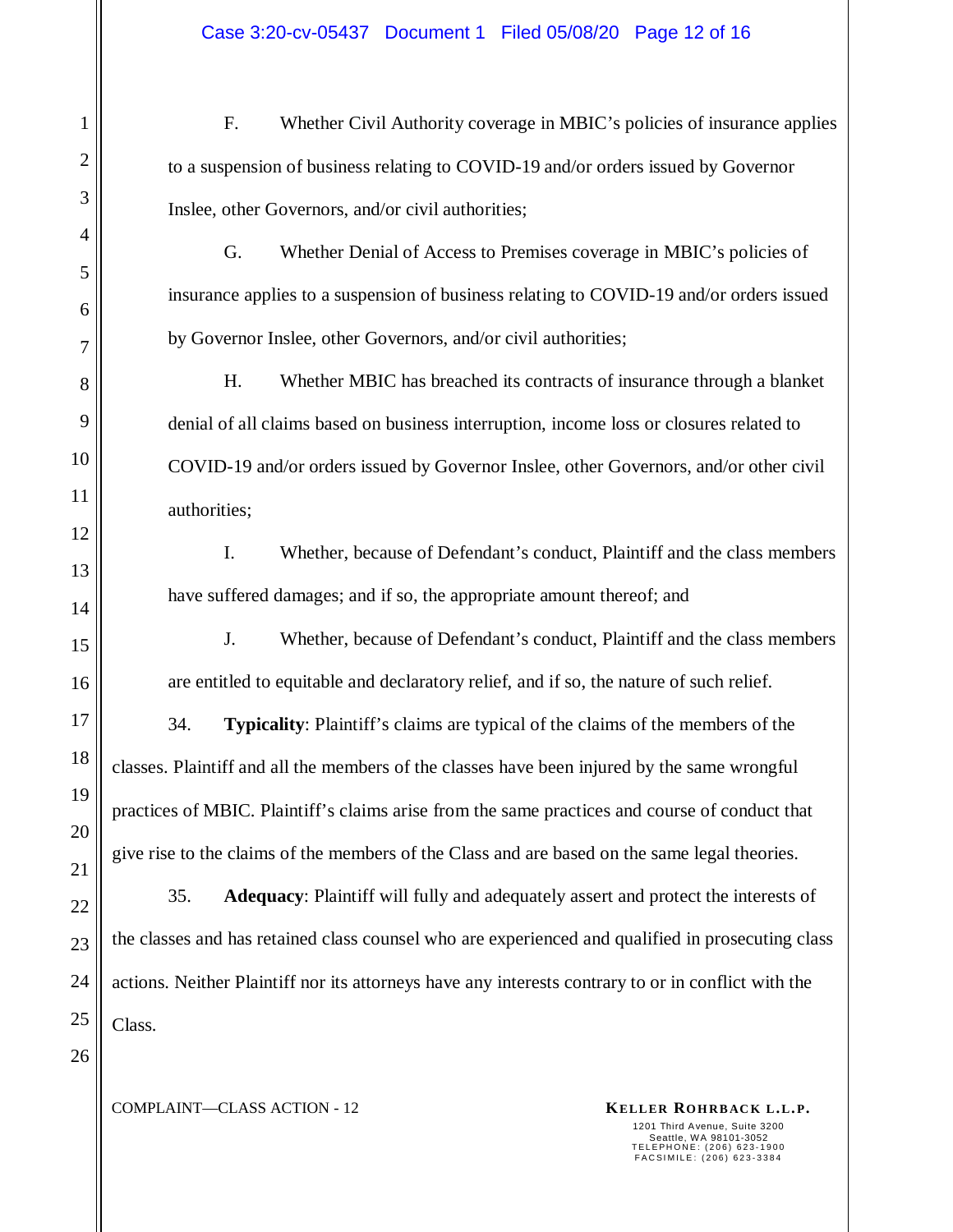36. **Federal Rule of Civil Procedure 23(b)(1), the Risk of Inconsistent or Varying Adjudications and Impairment to Other Class Members' Interests**: Plaintiff seeks adjudication as to the interpretation, and resultant scope, of Defendant's policies, which are common to all members of the class. The prosecution of separate actions by individual members of the classes would risk inconsistent or varying interpretations of those policy terms and create inconsistent standards of conduct for Defendant. The policy interpretations sought by Plaintiff could also impair the ability of absent class members to protect their interests.

37. **Federal Rule of Civil Procedure 23(b)(2), Declaratory and Injunctive Relief**: Defendant acted or refused to act on grounds generally applicable to Plaintiff and other members of the proposed classes making injunctive relief and declaratory relief appropriate on a classwide basis.

38. **Federal Rule of Civil Procedure 23(b)(3), Superiority**: A class action is superior to all other available methods of the fair and efficient adjudication of this lawsuit. While the aggregate damages sustained by the classes are likely to be in the millions of dollars, the individual damages incurred by each class member may be too small to warrant the expense of individual suits. Individual litigation creates a risk of inconsistent and/or contradictory decisions and the court system would be unduly burdened by individual litigation of such cases. A class action would result in a unified adjudication, with the benefits of economies of scale and supervision by a single court.

#### **VI. CAUSES OF ACTION**

#### **Count One—Declaratory Judgment**

*(Brought on behalf of the Business Income Coverage Declaratory Relief Class, Business Income Coverage Declaratory Relief Washington Subclass, Extended Business Income Declaratory Relief Class, Extended Business Income Declaratory Relief Washington* 

**COMPLAINT—CLASS ACTION - 13 KELLER ROHRBACK L.L.P.**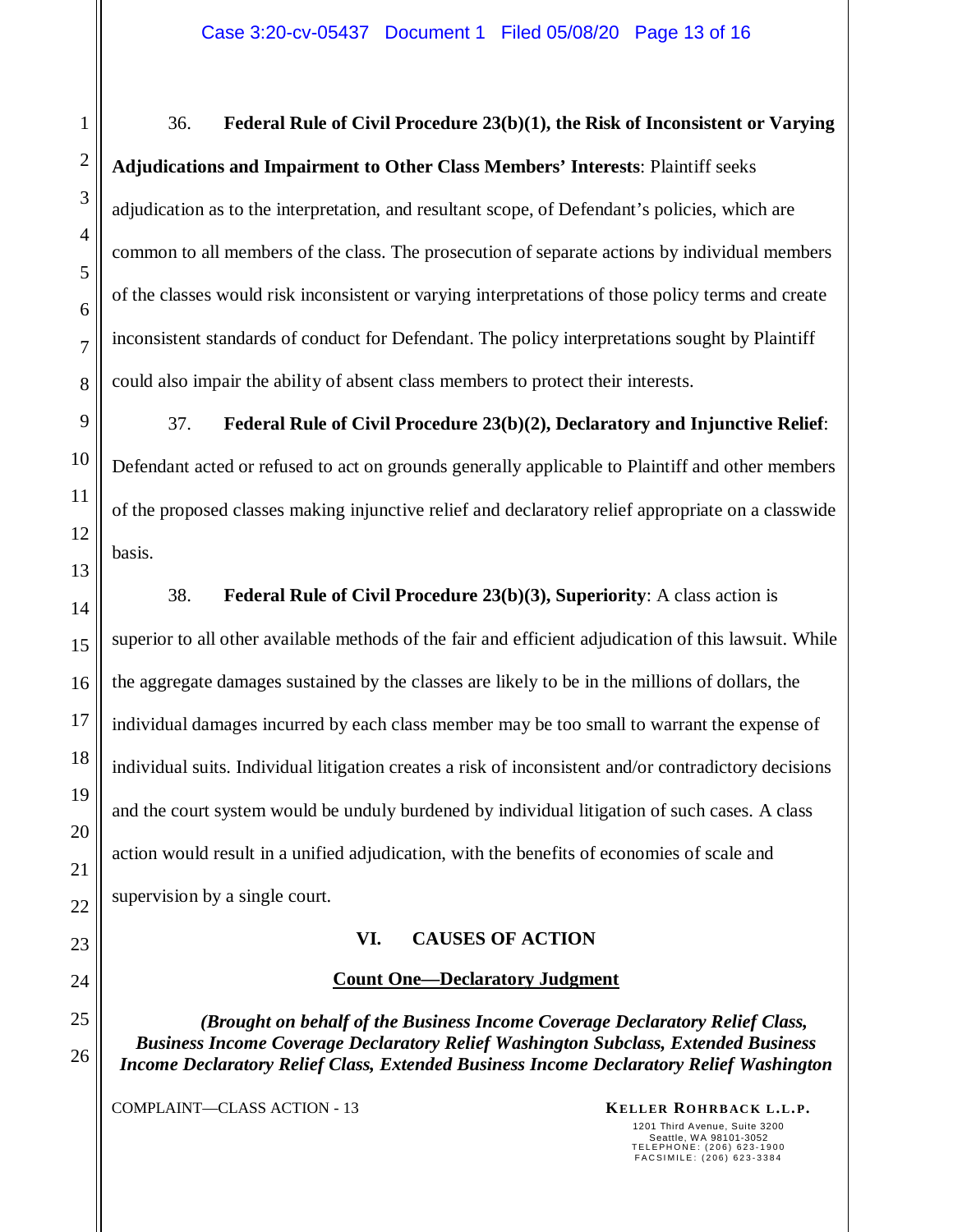### *Subclass, Civil Authority Declaratory Relief Class, Civil Authority Declaratory Relief Washington Subclass, Extra Expense Declaratory Relief Class, Extra Expense Declaratory Relief Washington Subclass, Denial of Access to Premises Declaratory Relief Class, and Denial of Access to Premises Declaratory Relief Washington Subclass)*

39. Previous paragraphs alleged are incorporated herein.

40. This is a cause of action for declaratory judgment pursuant to the Declaratory

Judgment Act, codified at 28 U.S.C. § 2201.

41. Plaintiff brings this cause of action on behalf of the Business Income Coverage Declaratory Relief Class, Business Income Coverage Declaratory Relief Washington Subclass, Extended Business Income Declaratory Relief Class, Extended Business Income Declaratory Relief Washington Subclass, Civil Authority Declaratory Relief Class, Civil Authority Declaratory Relief Washington Subclass, Extra Expense Declaratory Relief Class, Extra Expense

Declaratory Relief Washington Subclass, Denial of Access to Premises Declaratory Relief Class,

and Denial of Access to Premises Declaratory Relief Washington Subclass.

42. Plaintiff seeks a declaratory judgment declaring that Plaintiff's and class members

losses and expenses resulting from the interruption of their business are covered by the Policy.

43. Plaintiff seeks a declaratory judgment declaring that MBIC is responsible for

timely and fully paying all such claims.

## **Count Two—Breach of Contract**

*(Brought on behalf of the Business Income Coverage Breach of Contract Class, Business Income Coverage Breach of Contract Washington Subclass, Extended Business Income Breach of Contract Class, Extended Business Income Breach of Contract Washington Subclass, Civil Authority Breach of Contract Class, Civil Authority Breach of Contract Washington Subclass, Extra Expense Breach of Contract Class, Extra Expense Breach of Contract Washington Subclass, Denial of Access to Premises Breach of Contract Class, and Denial of Access to Premises Breach of Contract Washington Subclass)* 

44. Previous paragraphs alleged are incorporated herein.

**COMPLAINT—CLASS ACTION - 14 KELLER ROHRBACK L.L.P.**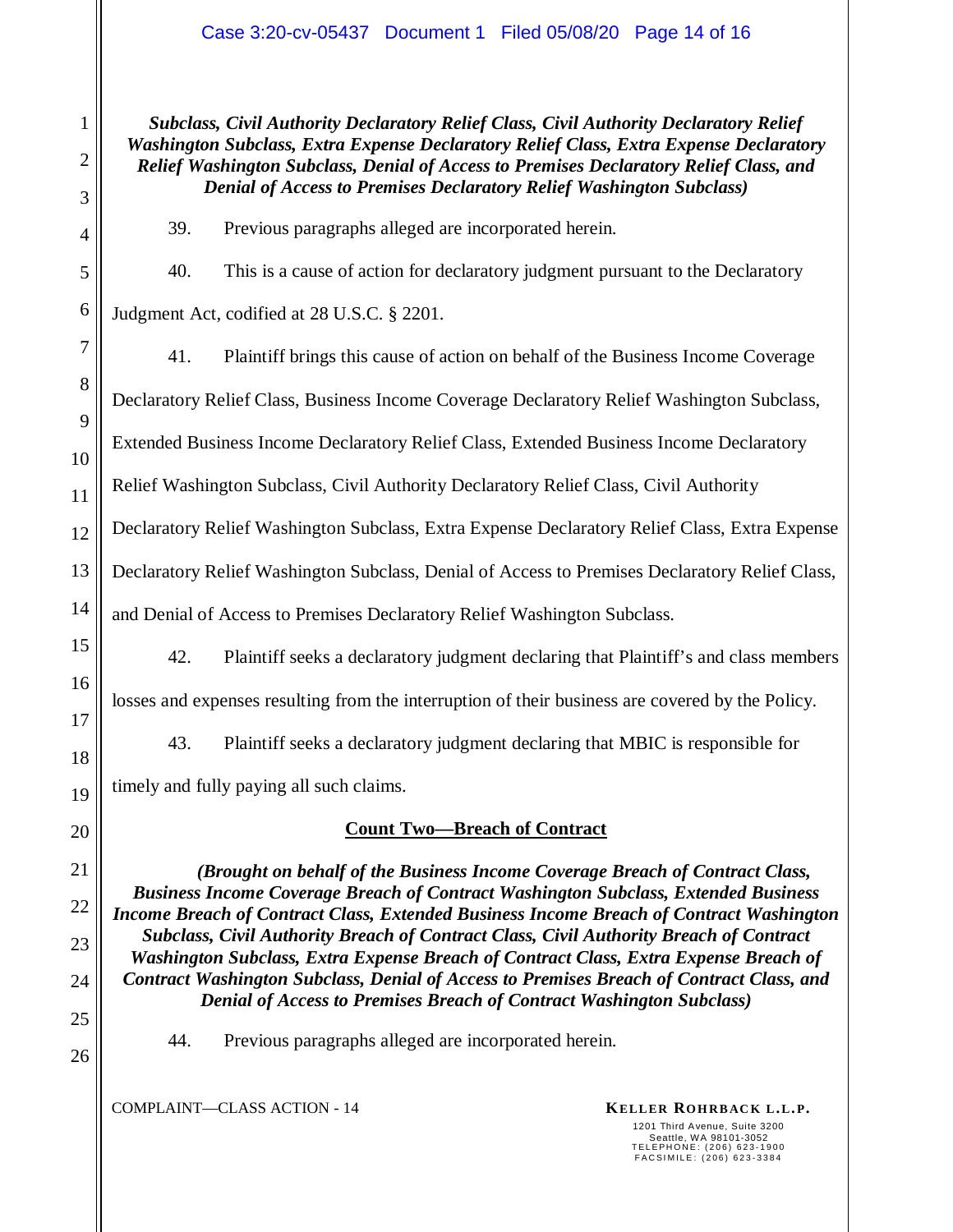#### Case 3:20-cv-05437 Document 1 Filed 05/08/20 Page 15 of 16

45. Plaintiff brings this cause of action on behalf of the Business Income Coverage Breach of Contract Class, Business Income Coverage Breach of Contract Washington Subclass, Extended Business Income Breach of Contract Class, Extended Business Income Breach of Contract Washington Subclass, Civil Authority Breach of Contract Class, Civil Authority Breach of Contract Washington Subclass, Extra Expense Breach of Contract Class, Extra Expense Breach of Contract Washington Subclass, Denial of Access to Premises Breach of Contract Class, and Denial of Access to Premises Breach of Contract Washington Subclass.

46. The Policy is a contract under which Plaintiff and the class paid premiums to MBIC in exchange for MBIC's promise to pay Plaintiff and the class for all claims covered by the Policy.

47. Plaintiff has paid its insurance premiums.

48. Upon information and belief, MBIC has denied, and will continue to deny coverage for other similarly situated policyholders.

49. Denying coverage for the claim is a breach of the insurance contract.

50. Plaintiff is harmed by the breach of the insurance contract by MBIC.

#### **VII. PRAYER**

1. A declaratory judgment that the policy or policies cover Plaintiff's losses and expenses resulting from the interruption of Plaintiff's business related to COVID-19 and/or orders issued by Governor Inslee, other Governors, and/or other authorities.

2. A declaratory judgment that the defendant is responsible for timely and fully paying all such losses.

3. Damages.

4. Pre- and post-judgment interest at the highest allowable rate.

**COMPLAINT—CLASS ACTION - 15 KELLER ROHRBACK L.L.P.**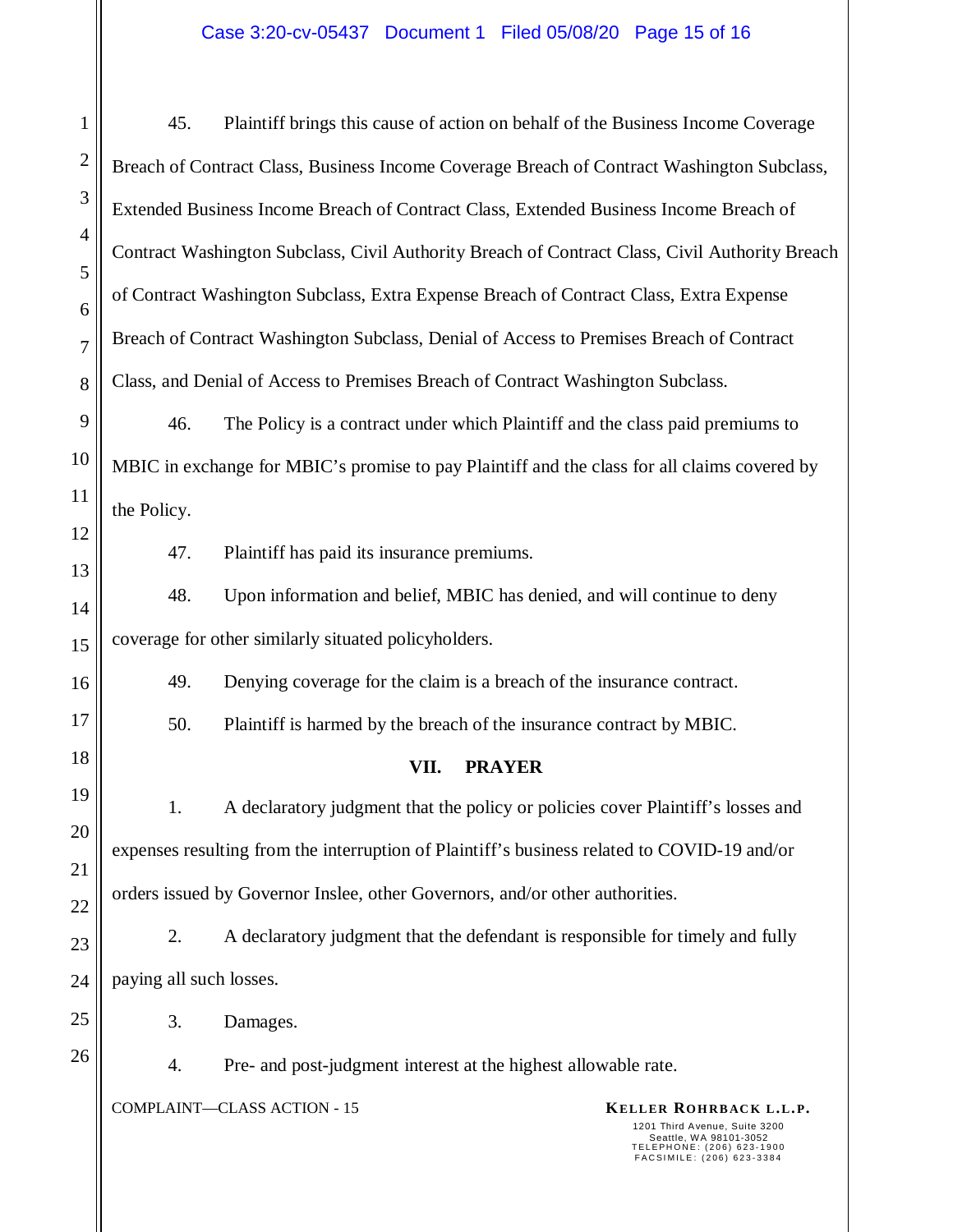| 1  | 5.<br>Reasonable attorney fees and costs.                                                                                                                                         |  |  |  |  |
|----|-----------------------------------------------------------------------------------------------------------------------------------------------------------------------------------|--|--|--|--|
| 2  | 6.<br>Such further and other relief as the Court shall deem appropriate.                                                                                                          |  |  |  |  |
| 3  | <b>JURY DEMAND</b><br>VIII.                                                                                                                                                       |  |  |  |  |
| 4  | Plaintiff demands a jury trial on all claims so triable.                                                                                                                          |  |  |  |  |
| 5  | DATED this 8th day of May, 2020.                                                                                                                                                  |  |  |  |  |
| 6  |                                                                                                                                                                                   |  |  |  |  |
| 7  | KELLER ROHRBACK L.L.P.                                                                                                                                                            |  |  |  |  |
| 8  | By: <i>s/Amy Williams-Derry</i>                                                                                                                                                   |  |  |  |  |
| 9  | By: s/ Lynn L. Sarko<br>By: s/ Gretchen Freeman Cappio                                                                                                                            |  |  |  |  |
| 10 | By: s/ Irene M. Hecht<br>By: $s/$ <i>Ian S. Birk</i>                                                                                                                              |  |  |  |  |
| 11 | By: <i>s/ Maureen Falecki</i><br>By: s/ Nathan Nanfelt                                                                                                                            |  |  |  |  |
| 12 | Amy Williams-Derry, WSBA #28711<br>Lynn L. Sarko, WSBA #16569                                                                                                                     |  |  |  |  |
| 13 | Gretchen Freeman Cappio, WSBA #29576<br>Irene M. Hecht, WSBA #11063                                                                                                               |  |  |  |  |
| 14 | Ian S. Birk, WSBA #31431<br>Maureen Falecki, WSBA #18569                                                                                                                          |  |  |  |  |
| 15 | Nathan L. Nanfelt, WSBA #45273<br>1201 Third Avenue, Suite 3200                                                                                                                   |  |  |  |  |
| 16 | Seattle, WA 98101<br>Telephone: (206) 623-1900                                                                                                                                    |  |  |  |  |
| 17 | Fax: (206) 623-3384<br>Email: awilliams-derry@kellerrohrback.com                                                                                                                  |  |  |  |  |
| 18 | Email: lsarko@kellerrohrback.com<br>Email: gcappio@kellerrohrback.com                                                                                                             |  |  |  |  |
| 19 | Email: ihecht@kellerrohrback.com                                                                                                                                                  |  |  |  |  |
| 20 | Email: ibirk@kellerrohrback.com<br>Email: mfalecki@kellerrohrback.com                                                                                                             |  |  |  |  |
| 21 | Email: nnanfelt@kellerrrohrback.com                                                                                                                                               |  |  |  |  |
| 22 | By: s/ Alison Chase (Pro hac applic. to be filed)<br>Alison Chase, CA Bar #226976                                                                                                 |  |  |  |  |
|    | 801 Garden Street, Suite 301<br>Santa Barbara, CA 93101                                                                                                                           |  |  |  |  |
| 23 | Email: achase@kellerrohrback.com<br>Telephone: (805) 456-1496                                                                                                                     |  |  |  |  |
| 24 | Fax: (805) 456-1497                                                                                                                                                               |  |  |  |  |
| 25 | <b>Attorneys for Plaintiff</b>                                                                                                                                                    |  |  |  |  |
| 26 | 4820-7486-9179, v. 2                                                                                                                                                              |  |  |  |  |
|    | <b>COMPLAINT-CLASS ACTION - 16</b><br>KELLER ROHRBACK L.L.P.<br>1201 Third Avenue, Suite 3200<br>Seattle, WA 98101-3052<br>TELEPHONE: (206) 623-1900<br>FACSIMILE: (206) 623-3384 |  |  |  |  |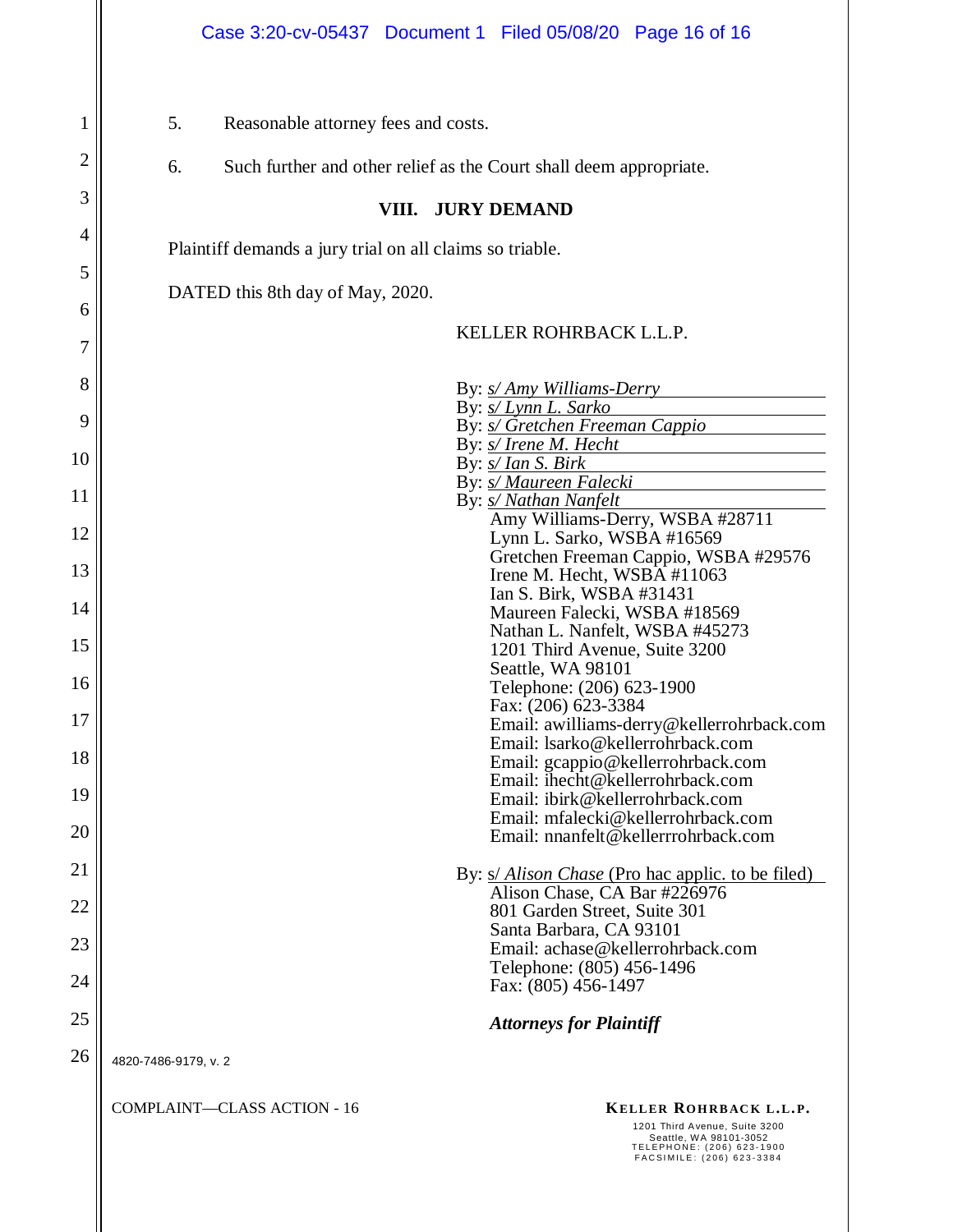## $\mathcal{H}_{\rm{HS44-}(Rev. 09/19)}$  Case 3:20-cv-05437  $\mathbf{VPC}$   $\mathbf{VPC}$   $\mathbf{FP}$   $\mathbf{F}$   $\mathbf{F}$   $\mathbf{F}$   $\mathbf{F}$   $\mathbf{F}$   $\mathbf{F}$   $\mathbf{F}$   $\mathbf{F}$   $\mathbf{F}$   $\mathbf{F}$   $\mathbf{F}$   $\mathbf{F}$   $\mathbf{F}$   $\mathbf{F}$   $\mathbf{F}$   $\mathbf{F}$   $\math$

The JS 44 civil cover sheet and the information contained herein neither replace nor supplement the filing and service of pleadings or other papers as required by law, except as provided by local rules of court. This form,

| <b>I.</b> (a) PLAINTIFFS<br>CARLOS O. CABALLERO DDS, MS, PS, d/b/a Master Orthodontics,<br>individually and on behalf of all others similarly situated                                                                                                                                                                                                                                                                                                                                                                                                                                                                                                      |                                                                                                                                                                                                                                                                                                                                                                                                                                                                                                                                                                                                                        |                                                                                                                                                                                                                                                                                                                                                                                                                                                                                                                                                                                                                                                                                            | <b>DEFENDANTS</b>                                                                                                                                                                                                                                                                                                                                                                                                    | MASSACHUSETTS BAY INSURANCE COMPANY                                                                                                                                                                                                                                                                                                                                                                                                                                                                     |                                                                                                                                                                                                                                                                                                                                                                                                                                                                                                                                                                                                                                                                                                                                 |  |
|-------------------------------------------------------------------------------------------------------------------------------------------------------------------------------------------------------------------------------------------------------------------------------------------------------------------------------------------------------------------------------------------------------------------------------------------------------------------------------------------------------------------------------------------------------------------------------------------------------------------------------------------------------------|------------------------------------------------------------------------------------------------------------------------------------------------------------------------------------------------------------------------------------------------------------------------------------------------------------------------------------------------------------------------------------------------------------------------------------------------------------------------------------------------------------------------------------------------------------------------------------------------------------------------|--------------------------------------------------------------------------------------------------------------------------------------------------------------------------------------------------------------------------------------------------------------------------------------------------------------------------------------------------------------------------------------------------------------------------------------------------------------------------------------------------------------------------------------------------------------------------------------------------------------------------------------------------------------------------------------------|----------------------------------------------------------------------------------------------------------------------------------------------------------------------------------------------------------------------------------------------------------------------------------------------------------------------------------------------------------------------------------------------------------------------|---------------------------------------------------------------------------------------------------------------------------------------------------------------------------------------------------------------------------------------------------------------------------------------------------------------------------------------------------------------------------------------------------------------------------------------------------------------------------------------------------------|---------------------------------------------------------------------------------------------------------------------------------------------------------------------------------------------------------------------------------------------------------------------------------------------------------------------------------------------------------------------------------------------------------------------------------------------------------------------------------------------------------------------------------------------------------------------------------------------------------------------------------------------------------------------------------------------------------------------------------|--|
| Kitsap County, WA<br><b>(b)</b> County of Residence of First Listed Plaintiff<br>(EXCEPT IN U.S. PLAINTIFF CASES)                                                                                                                                                                                                                                                                                                                                                                                                                                                                                                                                           |                                                                                                                                                                                                                                                                                                                                                                                                                                                                                                                                                                                                                        |                                                                                                                                                                                                                                                                                                                                                                                                                                                                                                                                                                                                                                                                                            | Hillsborough County, NH<br>County of Residence of First Listed Defendant<br>(IN U.S. PLAINTIFF CASES ONLY)<br>IN LAND CONDEMNATION CASES, USE THE LOCATION OF<br>NOTE:<br>THE TRACT OF LAND INVOLVED.                                                                                                                                                                                                                |                                                                                                                                                                                                                                                                                                                                                                                                                                                                                                         |                                                                                                                                                                                                                                                                                                                                                                                                                                                                                                                                                                                                                                                                                                                                 |  |
| (c) Attorneys (Firm Name, Address, and Telephone Number)<br>KELLER ROHRBACK L.L.P.<br>1201 Third Avenue, Suite 3200, Seattle, WA 98101<br>$(206)$ 623-1900                                                                                                                                                                                                                                                                                                                                                                                                                                                                                                  |                                                                                                                                                                                                                                                                                                                                                                                                                                                                                                                                                                                                                        |                                                                                                                                                                                                                                                                                                                                                                                                                                                                                                                                                                                                                                                                                            | Attorneys (If Known)                                                                                                                                                                                                                                                                                                                                                                                                 |                                                                                                                                                                                                                                                                                                                                                                                                                                                                                                         |                                                                                                                                                                                                                                                                                                                                                                                                                                                                                                                                                                                                                                                                                                                                 |  |
| <b>II. BASIS OF JURISDICTION</b> (Place an "X" in One Box Only)                                                                                                                                                                                                                                                                                                                                                                                                                                                                                                                                                                                             |                                                                                                                                                                                                                                                                                                                                                                                                                                                                                                                                                                                                                        |                                                                                                                                                                                                                                                                                                                                                                                                                                                                                                                                                                                                                                                                                            |                                                                                                                                                                                                                                                                                                                                                                                                                      | <b>III. CITIZENSHIP OF PRINCIPAL PARTIES</b> (Place an "X" in One Box for Plaintiff                                                                                                                                                                                                                                                                                                                                                                                                                     |                                                                                                                                                                                                                                                                                                                                                                                                                                                                                                                                                                                                                                                                                                                                 |  |
| $\Box$ 1 U.S. Government<br><b>3</b> Federal Question<br>(U.S. Government Not a Party)<br>Plaintiff                                                                                                                                                                                                                                                                                                                                                                                                                                                                                                                                                         |                                                                                                                                                                                                                                                                                                                                                                                                                                                                                                                                                                                                                        | (For Diversity Cases Only)<br>Citizen of This State                                                                                                                                                                                                                                                                                                                                                                                                                                                                                                                                                                                                                                        | <b>DEF</b><br><b>PTF</b><br>$\mathbf{X}$ 1<br>$\Box$ 1<br>Incorporated or Principal Place<br>of Business In This State                                                                                                                                                                                                                                                                                               | and One Box for Defendant)<br><b>PTF</b><br>DEF<br>$\Box$ 4<br>$\Box$ 4                                                                                                                                                                                                                                                                                                                                                                                                                                 |                                                                                                                                                                                                                                                                                                                                                                                                                                                                                                                                                                                                                                                                                                                                 |  |
| $\Box$ 2 U.S. Government<br>Defendant                                                                                                                                                                                                                                                                                                                                                                                                                                                                                                                                                                                                                       | $\mathbf{\times}$ 4 Diversity                                                                                                                                                                                                                                                                                                                                                                                                                                                                                                                                                                                          | (Indicate Citizenship of Parties in Item III)                                                                                                                                                                                                                                                                                                                                                                                                                                                                                                                                                                                                                                              | Citizen of Another State<br>Citizen or Subject of a                                                                                                                                                                                                                                                                                                                                                                  | Incorporated and Principal Place<br>$\Box$ 2<br>$\Box$ 2<br>of Business In Another State<br>$\Box$ 3 Foreign Nation<br>$\Box$ 3                                                                                                                                                                                                                                                                                                                                                                         | $\Box$ 5<br>$\mathbf{X}$ 5<br>$\Box$ 6<br>$\Box$ 6                                                                                                                                                                                                                                                                                                                                                                                                                                                                                                                                                                                                                                                                              |  |
|                                                                                                                                                                                                                                                                                                                                                                                                                                                                                                                                                                                                                                                             |                                                                                                                                                                                                                                                                                                                                                                                                                                                                                                                                                                                                                        |                                                                                                                                                                                                                                                                                                                                                                                                                                                                                                                                                                                                                                                                                            | Foreign Country                                                                                                                                                                                                                                                                                                                                                                                                      |                                                                                                                                                                                                                                                                                                                                                                                                                                                                                                         |                                                                                                                                                                                                                                                                                                                                                                                                                                                                                                                                                                                                                                                                                                                                 |  |
| <b>IV. NATURE OF SUIT</b> (Place an "X" in One Box Only)<br><b>CONTRACT</b>                                                                                                                                                                                                                                                                                                                                                                                                                                                                                                                                                                                 |                                                                                                                                                                                                                                                                                                                                                                                                                                                                                                                                                                                                                        | <b>TORTS</b>                                                                                                                                                                                                                                                                                                                                                                                                                                                                                                                                                                                                                                                                               | <b>FORFEITURE/PENALTY</b>                                                                                                                                                                                                                                                                                                                                                                                            | <b>BANKRUPTCY</b>                                                                                                                                                                                                                                                                                                                                                                                                                                                                                       | Click here for: Nature of Suit Code Descriptions.<br><b>OTHER STATUTES</b>                                                                                                                                                                                                                                                                                                                                                                                                                                                                                                                                                                                                                                                      |  |
| $\mathbf{\times}$ 110 Insurance<br>$\Box$ 120 Marine<br>$\Box$ 130 Miller Act<br>$\Box$ 140 Negotiable Instrument<br>$\Box$ 150 Recovery of Overpayment<br>& Enforcement of Judgment<br>151 Medicare Act<br>152 Recovery of Defaulted<br>Student Loans<br>(Excludes Veterans)<br>$\Box$ 153 Recovery of Overpayment<br>of Veteran's Benefits<br>$\Box$ 160 Stockholders' Suits<br>190 Other Contract<br>195 Contract Product Liability<br>$\Box$ 196 Franchise<br><b>REAL PROPERTY</b><br>1 210 Land Condemnation<br>$\Box$ 220 Foreclosure<br>230 Rent Lease & Ejectment<br>240 Torts to Land<br>245 Tort Product Liability<br>290 All Other Real Property | PERSONAL INJURY<br>$\Box$ 310 Airplane<br>315 Airplane Product<br>Liability<br>$\Box$ 320 Assault, Libel &<br>Slander<br>330 Federal Employers'<br>Liability<br>340 Marine<br>345 Marine Product<br>Liability<br>□ 350 Motor Vehicle<br>355 Motor Vehicle<br>Product Liability<br>360 Other Personal<br>Injury<br>362 Personal Injury -<br>Medical Malpractice<br><b>CIVIL RIGHTS</b><br>$\Box$ 440 Other Civil Rights<br>$\Box$ 441 Voting<br>$\Box$ 442 Employment<br>$\Box$ 443 Housing/<br>Accommodations<br>445 Amer. w/Disabilities -<br>Employment<br>446 Amer. w/Disabilities<br>Other<br><b>148 Education</b> | PERSONAL INJURY<br>365 Personal Injury -<br>Product Liability<br>367 Health Care/<br>Pharmaceutical<br>Personal Injury<br>Product Liability<br>368 Asbestos Personal<br><b>Injury Product</b><br>Liability<br>PERSONAL PROPERTY<br>370 Other Fraud<br>$\Box$ 371 Truth in Lending<br>380 Other Personal<br>Property Damage<br>385 Property Damage<br>Product Liability<br><b>PRISONER PETITIONS</b><br><b>Habeas Corpus:</b><br>463 Alien Detainee<br>$\Box$ 510 Motions to Vacate<br>Sentence<br>□ 530 General<br>□ 535 Death Penalty<br>Other:<br>$\Box$ 540 Mandamus & Other<br>$\Box$ 550 Civil Rights<br>555 Prison Condition<br>560 Civil Detainee -<br>Conditions of<br>Confinement | 5 625 Drug Related Seizure<br>of Property 21 USC 881<br>$\Box$ 690 Other<br><b>LABOR</b><br>710 Fair Labor Standards<br>Act<br>720 Labor/Management<br>Relations<br>740 Railway Labor Act<br>751 Family and Medical<br>Leave Act<br>790 Other Labor Litigation<br>791 Employee Retirement<br>Income Security Act<br><b>IMMIGRATION</b><br>1462 Naturalization Application<br>$\Box$ 465 Other Immigration<br>Actions | $\Box$ 422 Appeal 28 USC 158<br>423 Withdrawal<br>28 USC 157<br><b>PROPERTY RIGHTS</b><br>$\Box$ 820 Copyrights<br>$\Box$ 830 Patent<br>335 Patent - Abbreviated<br>New Drug Application<br>□ 840 Trademark<br><b>SOCIAL SECURITY</b><br>$\Box$ 861 HIA (1395ff)<br>$\Box$ 862 Black Lung (923)<br>$\Box$ 863 DIWC/DIWW (405(g))<br>□ 864 SSID Title XVI<br>$\Box$ 865 RSI (405(g))<br><b>FEDERAL TAX SUITS</b><br>□ 870 Taxes (U.S. Plaintiff<br>or Defendant)<br>□ 871 IRS-Third Party<br>26 USC 7609 | 375 False Claims Act<br>$\Box$ 376 Oui Tam (31 USC)<br>3729(a)<br>400 State Reapportionment<br>$\Box$ 410 Antitrust<br>$\Box$ 430 Banks and Banking<br>$\Box$ 450 Commerce<br>460 Deportation<br>1 470 Racketeer Influenced and<br>Corrupt Organizations<br>□ 480 Consumer Credit<br>(15 USC 1681 or 1692)<br>1485 Telephone Consumer<br>Protection Act<br>□ 490 Cable/Sat TV<br>□ 850 Securities/Commodities/<br>Exchange<br>90 Other Statutory Actions<br>□ 891 Agricultural Acts<br>□ 893 Environmental Matters<br>$\Box$ 895 Freedom of Information<br>Act<br>□ 896 Arbitration<br>□ 899 Administrative Procedure<br>Act/Review or Appeal of<br>Agency Decision<br>$\Box$ 950 Constitutionality of<br><b>State Statutes</b> |  |
| <b>V. ORIGIN</b> (Place an "X" in One Box Only)                                                                                                                                                                                                                                                                                                                                                                                                                                                                                                                                                                                                             |                                                                                                                                                                                                                                                                                                                                                                                                                                                                                                                                                                                                                        |                                                                                                                                                                                                                                                                                                                                                                                                                                                                                                                                                                                                                                                                                            |                                                                                                                                                                                                                                                                                                                                                                                                                      |                                                                                                                                                                                                                                                                                                                                                                                                                                                                                                         |                                                                                                                                                                                                                                                                                                                                                                                                                                                                                                                                                                                                                                                                                                                                 |  |
| $\Box$ 1 Original<br>Proceeding                                                                                                                                                                                                                                                                                                                                                                                                                                                                                                                                                                                                                             | $\Box$ 2 Removed from<br>$\Box$ 3<br><b>State Court</b>                                                                                                                                                                                                                                                                                                                                                                                                                                                                                                                                                                | Remanded from<br>Appellate Court                                                                                                                                                                                                                                                                                                                                                                                                                                                                                                                                                                                                                                                           | $\Box$ 4 Reinstated or $\Box$ 5 Transferred from<br>Reopened                                                                                                                                                                                                                                                                                                                                                         | $\Box$ 6 Multidistrict<br>Litigation -<br><b>Another District</b><br>Transfer<br>(specify)                                                                                                                                                                                                                                                                                                                                                                                                              | $\Box$ 8 Multidistrict<br>Litigation -<br>Direct File                                                                                                                                                                                                                                                                                                                                                                                                                                                                                                                                                                                                                                                                           |  |
| VI. CAUSE OF ACTION                                                                                                                                                                                                                                                                                                                                                                                                                                                                                                                                                                                                                                         | Brief description of cause:<br>Insurance bad faith                                                                                                                                                                                                                                                                                                                                                                                                                                                                                                                                                                     |                                                                                                                                                                                                                                                                                                                                                                                                                                                                                                                                                                                                                                                                                            | Cite the U.S. Civil Statute under which you are filing ( <i>Do not cite jurisdictional statutes unless diversity</i> ):<br>28 U.S.C. § 1391(b)                                                                                                                                                                                                                                                                       |                                                                                                                                                                                                                                                                                                                                                                                                                                                                                                         |                                                                                                                                                                                                                                                                                                                                                                                                                                                                                                                                                                                                                                                                                                                                 |  |
| VII. REQUESTED IN<br>⊠<br>CHECK IF THIS IS A CLASS ACTION<br>UNDER RULE 23, F.R.Cv.P.<br><b>COMPLAINT:</b>                                                                                                                                                                                                                                                                                                                                                                                                                                                                                                                                                  |                                                                                                                                                                                                                                                                                                                                                                                                                                                                                                                                                                                                                        | <b>DEMAND \$</b>                                                                                                                                                                                                                                                                                                                                                                                                                                                                                                                                                                                                                                                                           | <b>JURY DEMAND:</b>                                                                                                                                                                                                                                                                                                                                                                                                  | CHECK YES only if demanded in complaint:<br>X Yes<br>$\Box$ No                                                                                                                                                                                                                                                                                                                                                                                                                                          |                                                                                                                                                                                                                                                                                                                                                                                                                                                                                                                                                                                                                                                                                                                                 |  |
| VIII. RELATED CASE(S)<br><b>IF ANY</b>                                                                                                                                                                                                                                                                                                                                                                                                                                                                                                                                                                                                                      | (See instructions):                                                                                                                                                                                                                                                                                                                                                                                                                                                                                                                                                                                                    | <b>JUDGE</b>                                                                                                                                                                                                                                                                                                                                                                                                                                                                                                                                                                                                                                                                               |                                                                                                                                                                                                                                                                                                                                                                                                                      | DOCKET NUMBER                                                                                                                                                                                                                                                                                                                                                                                                                                                                                           |                                                                                                                                                                                                                                                                                                                                                                                                                                                                                                                                                                                                                                                                                                                                 |  |
| <b>DATE</b><br>05/08/2020                                                                                                                                                                                                                                                                                                                                                                                                                                                                                                                                                                                                                                   |                                                                                                                                                                                                                                                                                                                                                                                                                                                                                                                                                                                                                        | s/ Amy Williams-Derry                                                                                                                                                                                                                                                                                                                                                                                                                                                                                                                                                                                                                                                                      | SIGNATURE OF ATTORNEY OF RECORD                                                                                                                                                                                                                                                                                                                                                                                      |                                                                                                                                                                                                                                                                                                                                                                                                                                                                                                         |                                                                                                                                                                                                                                                                                                                                                                                                                                                                                                                                                                                                                                                                                                                                 |  |
| <b>FOR OFFICE USE ONLY</b><br>RECEIPT#                                                                                                                                                                                                                                                                                                                                                                                                                                                                                                                                                                                                                      | <b>AMOUNT</b>                                                                                                                                                                                                                                                                                                                                                                                                                                                                                                                                                                                                          | <b>APPLYING IFP</b>                                                                                                                                                                                                                                                                                                                                                                                                                                                                                                                                                                                                                                                                        | <b>JUDGE</b>                                                                                                                                                                                                                                                                                                                                                                                                         | MAG. JUDGE                                                                                                                                                                                                                                                                                                                                                                                                                                                                                              |                                                                                                                                                                                                                                                                                                                                                                                                                                                                                                                                                                                                                                                                                                                                 |  |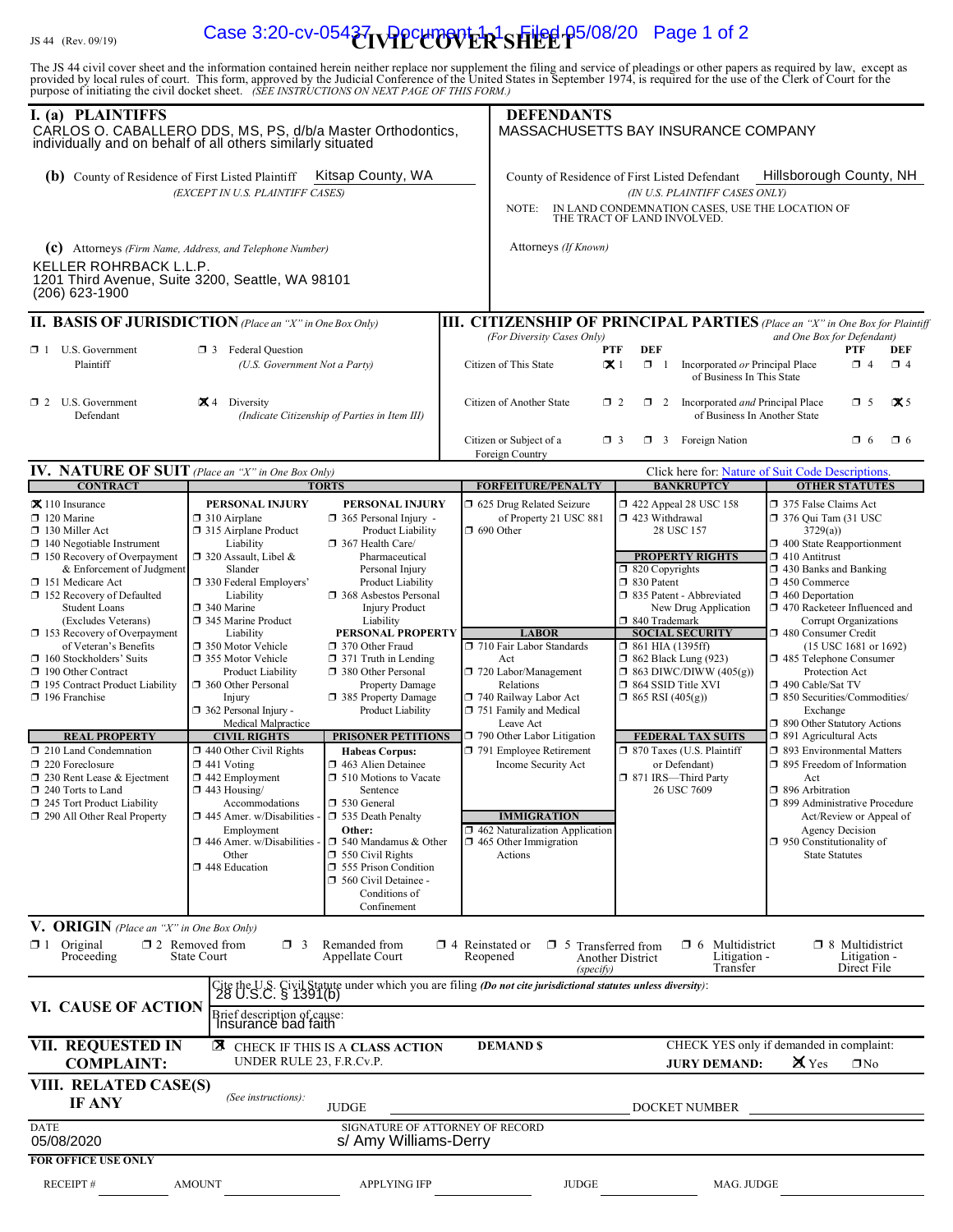#### INSTRUCTIONS FOR ATTORNEYS COMPLETING CIVIL COVER SHEET FORM JS 44

Authority For Civil Cover Sheet

The JS 44 civil cover sheet and the information contained herein neither replaces nor supplements the filings and service of pleading or other papers as required by law, except as provided by local rules of court. This form, approved by the Judicial Conference of the United States in September 1974, is required for the use of the Clerk of Court for the purpose of initiating the civil docket sheet. Consequently, a civil cover sheet is submitted to the Clerk of Court for each civil complaint filed. The attorney filing a case should complete the form as follows:

- **I.(a)** Plaintiffs-Defendants. Enter names (last, first, middle initial) of plaintiff and defendant. If the plaintiff or defendant is a government agency, use only the full name or standard abbreviations. If the plaintiff or defendant is an official within a government agency, identify first the agency and then the official, giving both name and title.
- (b) County of Residence. For each civil case filed, except U.S. plaintiff cases, enter the name of the county where the first listed plaintiff resides at the time of filing. In U.S. plaintiff cases, enter the name of the county in which the first listed defendant resides at the time of filing. (NOTE: In land condemnation cases, the county of residence of the "defendant" is the location of the tract of land involved.)
- (c) Attorneys. Enter the firm name, address, telephone number, and attorney of record. If there are several attorneys, list them on an attachment, noting in this section "(see attachment)".

**II.** Jurisdiction. The basis of jurisdiction is set forth under Rule 8(a), F.R.Cv.P., which requires that jurisdictions be shown in pleadings. Place an "X" in one of the boxes. If there is more than one basis of jurisdiction, precedence is given in the order shown below.

United States plaintiff. (1) Jurisdiction based on 28 U.S.C. 1345 and 1348. Suits by agencies and officers of the United States are included here. United States defendant. (2) When the plaintiff is suing the United States, its officers or agencies, place an "X" in this box.

Federal question. (3) This refers to suits under 28 U.S.C. 1331, where jurisdiction arises under the Constitution of the United States, an amendment to the Constitution, an act of Congress or a treaty of the United States. In cases where the U.S. is a party, the U.S. plaintiff or defendant code takes precedence, and box 1 or 2 should be marked.

Diversity of citizenship. (4) This refers to suits under 28 U.S.C. 1332, where parties are citizens of different states. When Box 4 is checked, the citizenship of the different parties must be checked. (See Section III below; NOTE: federal question actions take precedence over diversity cases.)

- III. Residence (citizenship) of Principal Parties. This section of the JS 44 is to be completed if diversity of citizenship was indicated above. Mark this section for each principal party.
- IV. Nature of Suit. Place an "X" in the appropriate box. If there are multiple nature of suit codes associated with the case, pick the nature of suit code that is most applicable. Click here for: Nature of Suit Code Descriptions.
- V. Origin. Place an "X" in one of the seven boxes.

Original Proceedings. (1) Cases which originate in the United States district courts.

Removed from State Court. (2) Proceedings initiated in state courts may be removed to the district courts under Title 28 U.S.C., Section 1441. Remanded from Appellate Court. (3) Check this box for cases remanded to the district court for further action. Use the date of remand as the filing date.

Reinstated or Reopened. (4) Check this box for cases reinstated or reopened in the district court. Use the reopening date as the filing date. Transferred from Another District. (5) For cases transferred under Title 28 U.S.C. Section 1404(a). Do not use this for within district transfers or multidistrict litigation transfers.

Multidistrict Litigation – Transfer. (6) Check this box when a multidistrict case is transferred into the district under authority of Title 28 U.S.C. Section  $1407$ .

Multidistrict Litigation – Direct File. (8) Check this box when a multidistrict case is filed in the same district as the Master MDL docket. PLEASE NOTE THAT THERE IS NOT AN ORIGIN CODE 7. Origin Code 7 was used for historical records and is no longer relevant due to changes in statue.

- VI. Cause of Action. Report the civil statute directly related to the cause of action and give a brief description of the cause. Do not cite jurisdictional statutes unless diversity. Example: U.S. Civil Statute: 47 USC 553 Brief Description: Unauthorized reception of cable service
- VII. Requested in Complaint. Class Action. Place an "X" in this box if you are filing a class action under Rule 23, F.R.Cv.P. Demand. In this space enter the actual dollar amount being demanded or indicate other demand, such as a preliminary injunction. Jury Demand. Check the appropriate box to indicate whether or not a jury is being demanded.
- VIII. Related Cases. This section of the JS 44 is used to reference related pending cases, if any. If there are related pending cases, insert the docket numbers and the corresponding judge names for such cases.

Date and Attorney Signature. Date and sign the civil cover sheet.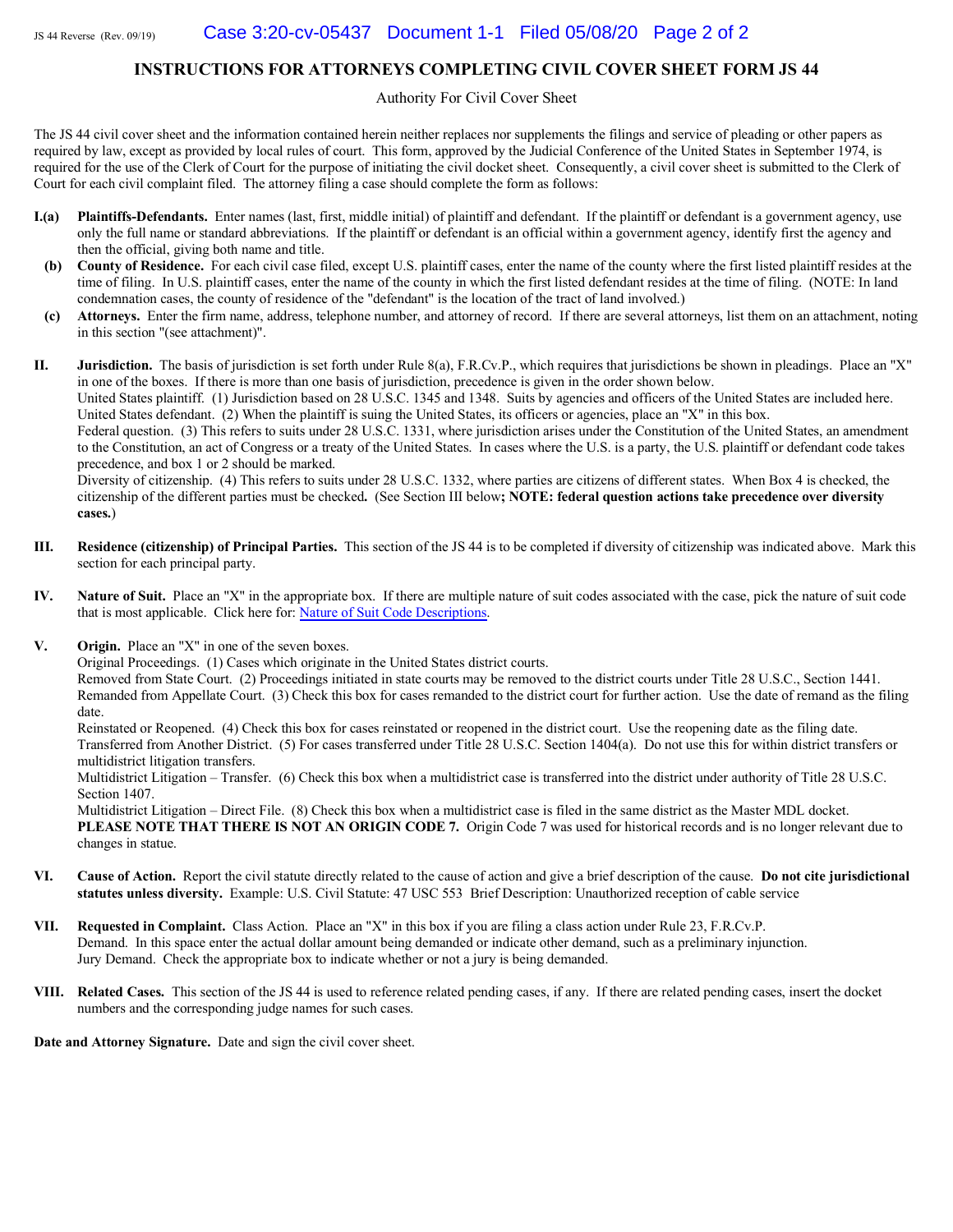Case 3:20-cv-05437 Document 1-2 Filed 05/08/20 Page 1 of 2

AO 440 (Rev. 06/12) Summons in a Civil Action

## UNITED STATES DISTRICT COURT

for the

Western District of Washington

) ) ) ) ) ) ) ) ) ) ) )

v. Civil Action No.

CARLOS O. CABALLERO DDS, MS, PS d/b/a Master Orthodontics, individually and on behalf of all others similarly situated,

*Plaintiff(s)*

MASSACHUSETTS BAY INSURANCE COMPANY,

*Defendant(s)*

#### **SUMMONS IN A CIVIL ACTION**

To: *(Defendant's name and address)* MASSACHUSETTS BAY INSURANCE COMPANY ONE EXECUTIVE PARK DRIVE SUITE 200 BEDFORD, NH 03012

A lawsuit has been filed against you.

Within 21 days after service of this summons on you (not counting the day you received it) — or 60 days if you are the United States or a United States agency, or an officer or employee of the United States described in Fed. R. Civ. P. 12 (a)(2) or (3) — you must serve on the plaintiff an answer to the attached complaint or a motion under Rule 12 of the Federal Rules of Civil Procedure. The answer or motion must be served on the plaintiff or plaintiff's attorney, whose name and address are:

Amy Williams-Derry, Lynn L. Sarko, Gretchen Freeman Cappio, Irene M. Hecht, Ian S. Birk, Maureen Falecki, Nathan Nanfelt KELLER ROHRBACK L.L.P. 1201 Third Avenue, Suite 3200 Seattle, WA 98101

If you fail to respond, judgment by default will be entered against you for the relief demanded in the complaint. You also must file your answer or motion with the court.

*CLERK OF COURT*

Date:

*Signature of Clerk or Deputy Clerk*